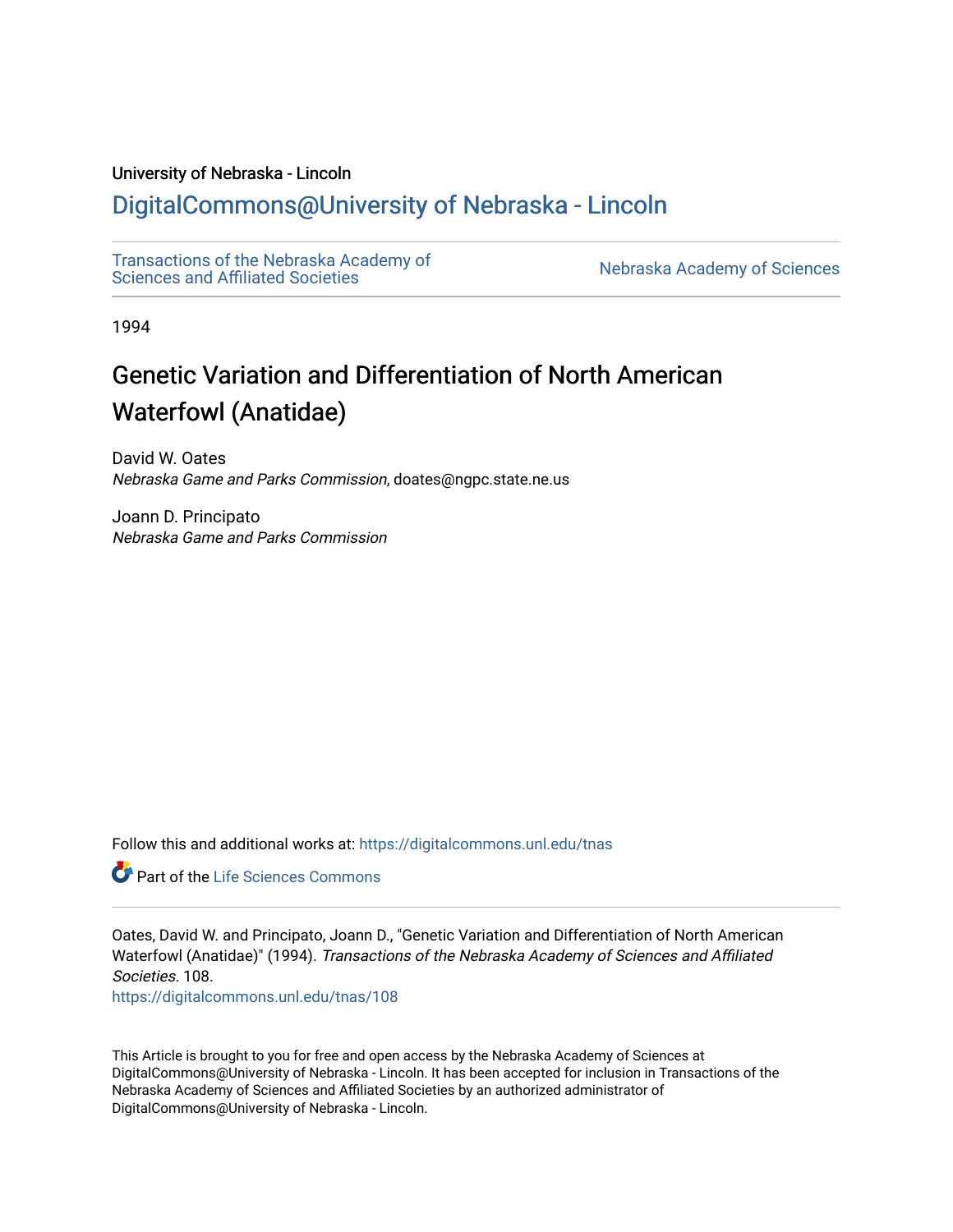### **GENETIC VARIATION AND DIFFERENTIATION OF**

# **NORTH AMERICAN WATERFOWL (ANATIDAE)**

### **David W. Oates** and **Joann D. Principato**

Nebraska Game and Parks Commission 2200 North 33rd Street Lincoln, Nebraska 68503

### *ABSTRACT*

This study examines the genetic variation in 45 taxa of all tribes and most species of North American waterfowl (Anatidae) with a starch-gel electrophoretic survey of protein variation at 25 loci. Relationships were estimated using the resulting data from the patterns of allozyme variation and summarized in both phenetic and cladistic branching diagrams. The branching diagrams (phylogenetic trees) are employed to help compare and contrast phylogenetic relationships relative to other hypothesis. Although results of this study generally concur with classic phylogenetic trees and the taxonomic designations of the current American Ornithologists' Union (AOU) *Check-list,* exceptions are noted. Genetic data strongly contradict inclusion of *Chen canagica*  (emperor goose) within the genus *Chen. Clangula hyemalis*  (oldsquaw) and *Melanitta nigra* (black scoter) do not cluster on the branching diagrams as would be predicted from classical analysis. It is possible that they form a divergent group within the Tribe MERGINI.

t t t

The classification of waterfowl (Anatidae), while having been recently revised (American Ornithologists' Union [AOU] 1983, 1991), has remained controversial for the past several decades (Bellrose, 1980). Recognizing that avian taxa appeared to be oversplit relative to other taxa, Delacour and Mayr (1945) made a strong case for more inclusive genera and pooled many monotypic groups in the Anatidae. This taxonomic reasoning was followed in a number of subsequent studies (e.g. Brush, 1976; Delacour, 1954-1964; Johnsgard, 1961).

Early taxonomic studies of avian species typically involved analysis of morphology, plumage, and behavior. Delacour and Mayr (1945) employed behavior patterns, anatomy, and plumage in the study of Anatidae, while Johnsgard (1961) relied primarily on behavior and Livezey (1986) on morphology. Molecular analyses

were recognized as being of value to avian taxonomy, beginning with Sibley's (1960) electrophoretic evaluation of avian egg-white proteins.

While Sibley's avian studies (e.g. Sibley, 1968, 1970; Sibley and Ahlquist, 1972; Sibley et aI., 1969) were focused at the generic and familial levels, later studies largely involved the attempt to identify avian species and their relationships. These studies involved the electrophoretic analysis of egg white, blood, and feather proteins (Brown et aI., 1970; Brush, 1976; Ford et aI., 1974; Morgan et aI., 1976; Shaughnessy, 1970). They succeeded to varying degrees, but were limited primarily by the uncertain homologies and genetic basis of the few protein phenotypes detected (Brush, 1979).

Current electrophoretic avian studies use more refined histochemical staining techniques. Identification of up to ten alleles each from 20-30 biochemically detectable loci (Aquadro and Avise, 1982; Avise et aI., 1980a; Johnston, 1983; Mindell and Sites, 1987; Seeb et aI., 1986; Yang and Patton, 1981) is typical, making electrophoresis a valuable tool for measuring genetic distances and estimating phylogenetic relationships (Ankney et aI., 1986; Baker, 1990; Barrett and Vyse, 1982; Barrowclough, 1983; Barrowclough et aI., 1981; Browne et aI., 1993; Gutierrez et aI., 1983; N. Johnson et aI., 1988; Morgan et aI., 1976; Patton and Avise, 1986; Sherman, 1981; Smith and Zimmerman, 1976; Zink, 1982). Protein-electrophoretic analyses have been developed for the enforcement of wildlife laws and are employed when identification of a species is otherwise impossible (e.g. Harvey, 1990; Oates et aI., 1983; Seeb et aI., 1990; Utter, 1991).

Electrophoretic analysis of protein variation was employed in this study to examine phylogenetic relationships among individuals representing all of the tribes and most of the species of waterfowl found in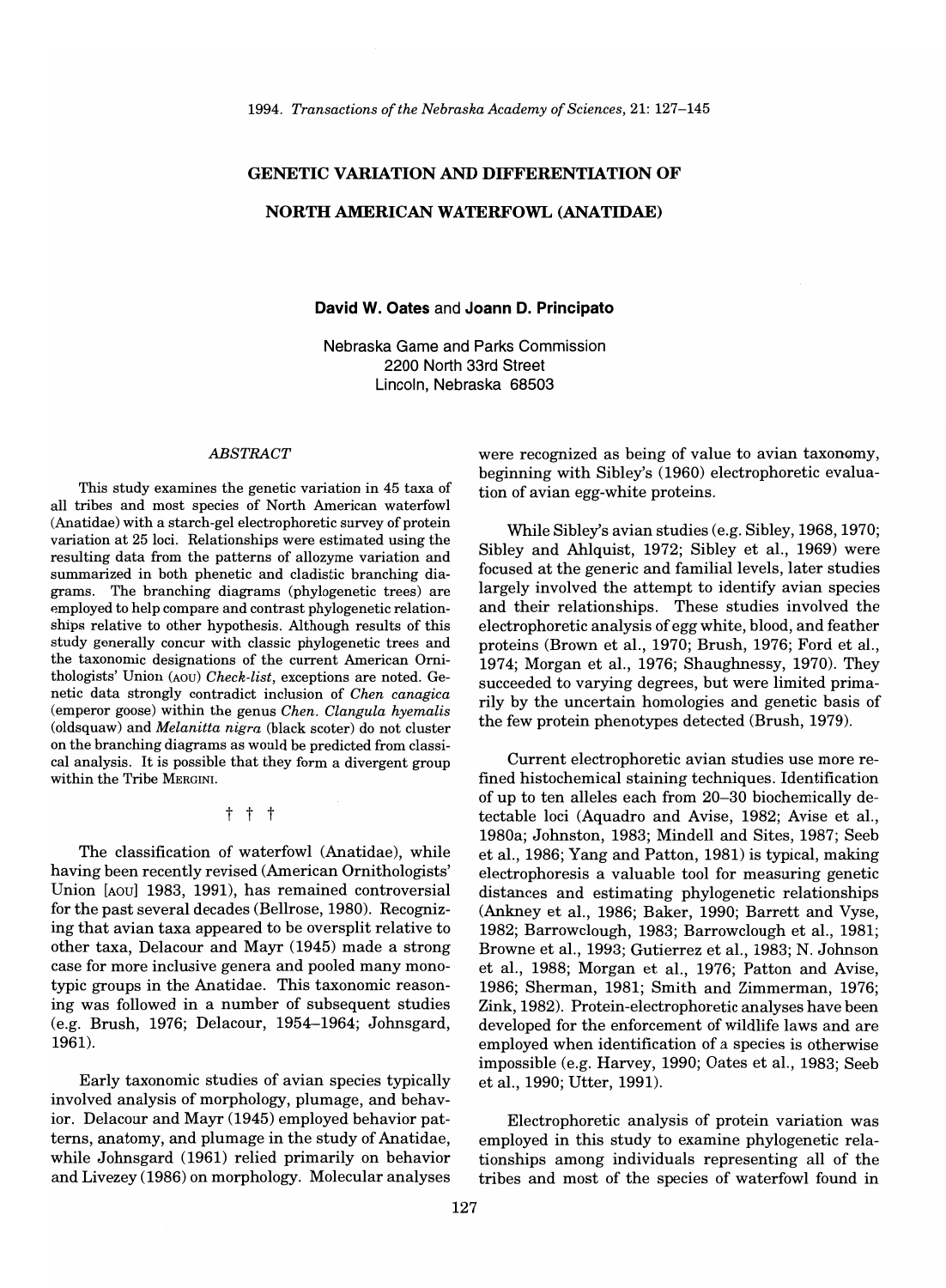Table 1. Scientific classification of the species ofthe family Anatidae (swans, geese and ducks) analyzed in this study [after AOU (1983) and Bellrose (1980)]. Common names follow Bellrose (1980).

| Subfamily | <b>Tribe</b>   | <b>Scientific name</b>                 | Common name                       |
|-----------|----------------|----------------------------------------|-----------------------------------|
| Anserinae | DENDROCYGNINI  | Dendrocygna bicolor helva<br>ı.        | Fulvous whistling-duck            |
|           | <b>CYGNINI</b> | 2.<br>Cygnus columbianus               | Tundra swan                       |
|           | ANSERINI       | Anser albifrons frontalis<br>3.        | Greater white-fronted goose       |
|           |                | Anser albifrons gambelii<br>4.         | Tule goose                        |
|           |                | Chen caerulescens caerulescens<br>5.   | Snow goose                        |
|           |                | Chen caerulescens caerulescens<br>6.   | Blue goose                        |
|           |                | 7.<br>Chen caerulescens atlantica      | Greater snow goose                |
|           |                | 8.<br>Chen rossii                      | Ross' goose                       |
|           |                | 9.<br>Chen canagica                    | Emperor goose A                   |
|           |                | 10. Chen canagica                      | Emperor goose B                   |
|           |                | Branta bernicla nigricans<br>11.       | Black brant                       |
|           |                | 12.<br>Branta bernicla hrota           | American brant                    |
|           |                | 13.<br>Branta canadensis canadensis    | Canada goose                      |
|           |                | 14.<br>Branta canadensis minima        | Cackling Canada goose             |
| Anatinae  | CAIRININI      | Aix sponsa<br>15.                      | Wood duck                         |
|           | ANATINI        | 16.<br>Anas crecca                     | Green-winged teal                 |
|           |                | 17.<br>Anas rubripes                   | American black duck               |
|           |                | 18. Anas fulvigula                     | Mottled duck                      |
|           |                | 19. Anas platyrhynchos                 | Mallard                           |
|           |                | 20.<br>Anas acuta<br>21.               | Northern pintail                  |
|           |                | Anas discors                           | Blue-winged teal<br>Cinnamon teal |
|           |                | 22.<br>Anas cyanoptera<br>23.          | Northern shoveler                 |
|           |                | Anas clypeata<br>24.                   | Gadwall                           |
|           |                | Anas strepera<br>25.<br>Anas americana | American widgeon                  |
|           | AYTHYINI       | 26.<br>Aythya valisneria               | Canvasback                        |
|           |                | 27.<br>Aythya americana                | Redhead                           |
|           |                | 28.<br>Aythya collaris                 | Ring-necked duck                  |
|           |                | 29.<br>Aythya marila                   | Greater scaup                     |
|           |                | 30.<br>Aythya affinis                  | Lesser scaup                      |
|           | <b>MERGINI</b> | 31.<br>Somateria mollissima            | Common eider                      |
|           |                | 32.<br>Somateria spectabilis           | King eider                        |
|           |                | 33.<br>Polysticta stelleri             | Steller's eider                   |
|           |                | Histrionicus histrionicus<br>34.       | Harlequin duck                    |
|           |                | 35. Clangula hyemalis                  | Oldsquaw                          |
|           |                | 36.<br>Melanitta nigra                 | Black scoter                      |
|           |                | 37.<br>Melanitta perspicillata         | Surf scoter                       |
|           |                | 38.<br>Melanitta fusca                 | White-winged scoter               |
|           |                | 39.<br>Bucephala clangula              | Common goldeneye                  |
|           |                | 40.<br>Bucephala islandica             | Barrow's goldeneye                |
|           |                | 41.<br>Bucephala albeola               | <b>Bufflehead</b>                 |
|           |                | 42.<br>Lophodytes cucullatus           | Hooded merganser                  |
|           |                | 43.<br>Mergus merganser                | Common merganser                  |
|           |                | Mergus serrator<br>44.                 | Red-breasted merganser            |
|           | OXYURINI       | Oxyura jamaicensis<br>45.              | Ruddy duck                        |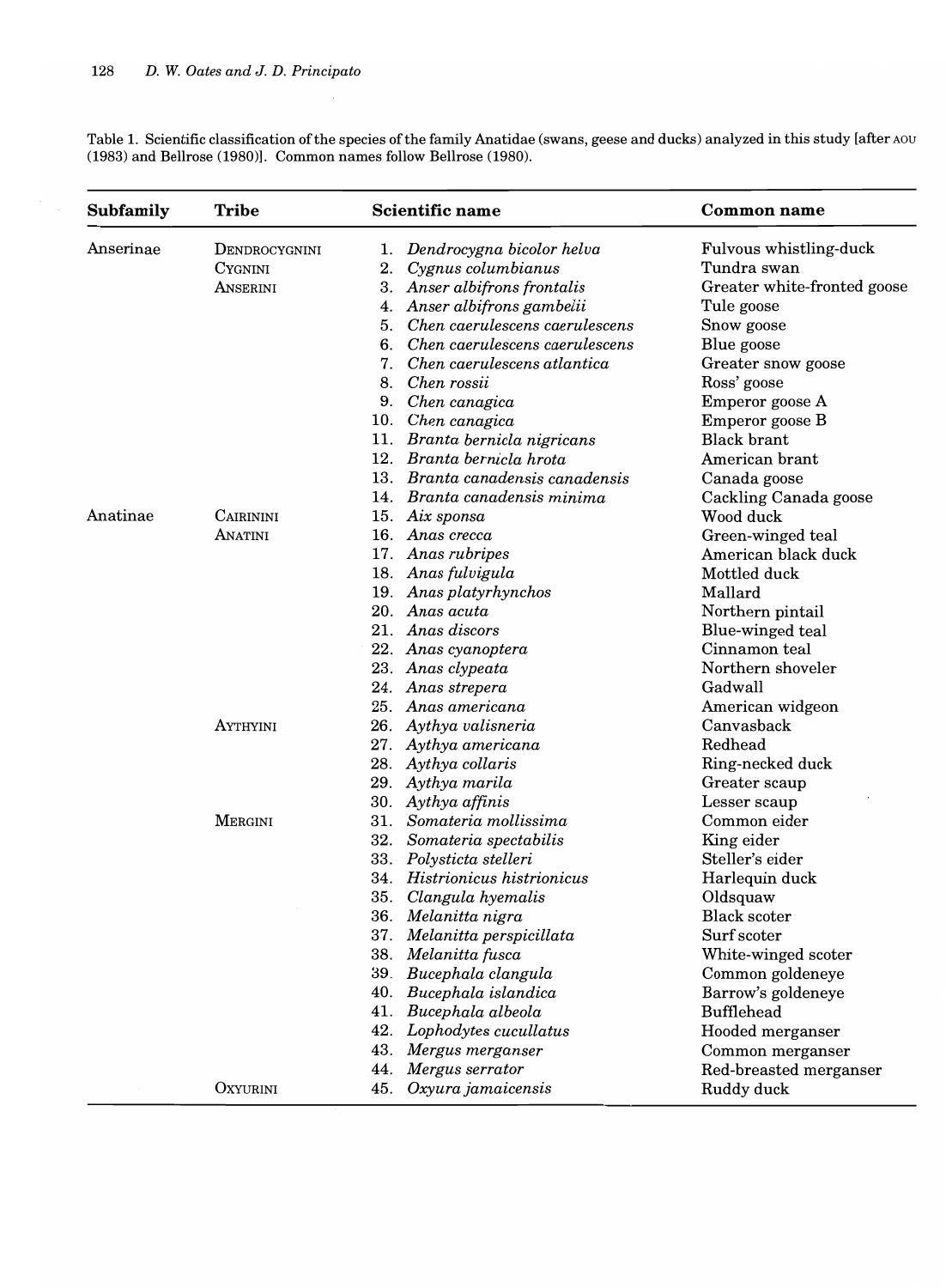North America. The phylogenetic relationships were examined using both phenetic and cladistic approaches, with branching diagrams constructed for each to summarize the electrophoretic data.

# MATERIALS AND METHODS

A total of 429 individuals, representing 40 species and 5 subspecies, was collected (Table 1) from the U.S. Fish and Wildlife Service in the states of Alaska, California, Colorado, Nebraska, and Washington. As soon as possible after collection, samples were frozen, shipped on dry ice to the laboratory, and subsequently stored at -20 $^{\circ}$  C. In most cases a complete wing was obtained for the study, while in other cases a sample consisted of a one-gram piece of muscle. In preparation for electrophoresis, small pieces of muscle were extracted and placed in  $12 \times 72$  mm culture tubes to which equal volumes of water were added.

Electrophoresis followed procedures outlined in May et al. (1979) and Utter et al. (1974). Three buffer systems were employed: 1) MF-tris-boric acid EDTA gel with tray buffer (pH 8.5) (Boyer et al. 1963); 2)  $nw$ tris-citric acid gel buffer (pH 8.5) with lithium hydroxide-boric acid tray buffer (pH 8.5) (Ridgway et al. 1970); and 3) Ac+-modification of the amine-citrate buffer of Clayton and Tretiak (1972). In the AC+ buffer system, the tray remained unchanged (pH 6.1), while the gel buffer was raised to pH 6.4 with N-(3-aminopropyl) morpholine. Staining for enzyme activity followed methods outlined in Allendorf et al. (1977), Harris and

Table 2. Proteins: their locus abbreviations, buffer systems and Enzyme Commission numbers. Buffer systems are abbreviated as described in the text. Loci found to be monomorphic throughout a family are marked with an asterisk.

| Protein                                     | Locus<br><b>Abbreviation</b>                 | <b>Buffer</b><br><b>System</b> | <b>Enzyme</b><br>Commission<br><b>Number</b> |
|---------------------------------------------|----------------------------------------------|--------------------------------|----------------------------------------------|
| Adenosine deaminase                         | <b>ADA</b>                                   | MF                             | 3.5.4.4                                      |
| Adenylate kinase                            | $*_{AK}$                                     | $AC+$                          | 2.7.4.3                                      |
| Albumen                                     | ALB                                          | <b>RW</b>                      |                                              |
| Aspartate aminotransferase                  | $AAT-1$<br>$*_{AAT-2}$                       | $AC+$                          | 2.6.1.1                                      |
| <b>Creatine kinase</b>                      | ${}^{\ast}C\overline{K}$                     | ${\rm RW}$                     | 2.7.3.2                                      |
| Glucose phosphate isomerase                 | <b>GPI</b>                                   | RW                             | 5.3.1.9                                      |
| Glyceraldehyde-3-phosphate<br>dehydrogenase | $*G3$ PDH                                    | $AC+$                          | 1.2.1.12                                     |
| Guanine deaminase                           | <b>GDA</b>                                   | $AC+$                          | 3.5.4.3                                      |
| Hemoglobin                                  | <b>HEM</b>                                   | $AC+$                          |                                              |
| Iscocitrate dehydrogenase                   | <b>IDH</b>                                   | $AC+$                          | 1.1.1.42                                     |
| Lactate dehydrogenase                       | $*_{LDH-1}$<br>$LDH-2$                       | $AC+$                          | 1.1.1.27                                     |
| Malate dehydrogenase                        | $MDH-1$<br>$MDH-2$                           | $AC+$                          | 1.1.1.37                                     |
| Nucleoside phosphorylase                    | NP                                           | $AC+$                          | 2.4.2.1                                      |
| Peptidase                                   | $*_{PEP-1}$<br>$PEP-2$<br>$PEP-3$<br>$PEP-4$ | $AC+$                          | 3.4.1.1                                      |
| Phosophoglucomutase                         | PGM                                          | <b>RW</b>                      | 5.4.2.2                                      |
| Phosphomannose isomerase                    | <i>PMI-1</i><br>$PMI-2$                      | $AC+$                          | 5.3.1.8                                      |
| Superoxide dismutase                        | $SOD-1$<br>sop-2                             | MF                             | 1.15.1.1                                     |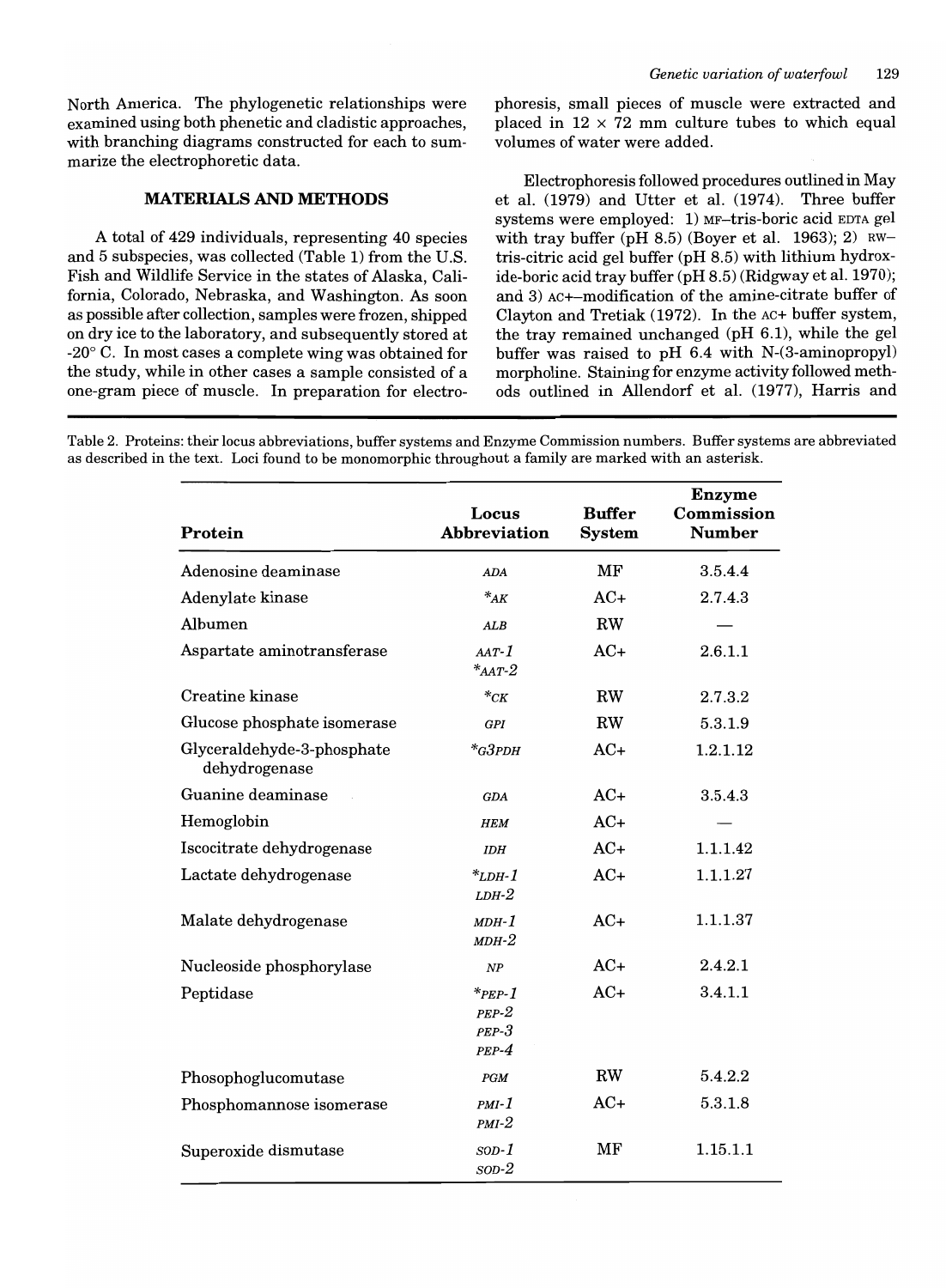Hopkinson (1976), Selander et aI. (1971), and Shaw and Prasad (1970). A list of the 25 enzymes resolved is given in Table 2.

Locus designation followed the system of nomenclature suggested by Allendorf and Utter (1976) and Shaklee (1990). For each locus, the mobility of the most common allele in mallards *(Anas platyrhynchos)* was used as a standard and designated as 100 with the mobility of all other alleles calculated relative to this allele. A mallard sample was included on every gel for reference. It was often necessary to compare each allele to several others, in addition to that of the standard mallard, when numerous alleles occurred at some loci. Mter electrophoresis, each sample was scored for its observed genotype. Allelic frequencies at each locus were calculated for each species.

The use of electrophoretic data to estimate phylogenetic trees has been addressed by Avise (1994), Farris (1981), Felsenstein (1981), Hartl and Clark (1989), Mickevich and Mitter (1981), and Straney (1981). Branching diagrams (phylogenetic trees) for both phenetic and cladistic approaches were constructed from a matrix of genetic distances. Distance analyses, based on the estimation of pair-wise genetic distances between taxa (Avise, 1994), avoid both the necessity of a transition series of alleles and the need for assignment of ancestral or derived states.

**In** this study, the phenetic approach utilizes the mutation-drift model of Nei (1972). It is assumed that time and genetic divergence are correlated, with many genes evolving at a constant rate (Forey et aI., 1992; Mayr, 1991; Wilson, 1976) and genetic distances increasing with time (Avise, 1994). Unbiased distance values (D) were estimated between every pair of species from the allelic frequencies, using Nei's (1978) formula. The phenogram (Fig. 1) was produced from a matrix of D-values using the unweighted pair-group method with arithmetic averages (UPGMA) (Sneath and Sokal, 1973). Extant clusters were "right-justified" along the genetic distance axis (Avise, 1994).

A cladistic pattern among extant taxa and hypothetical ancestors, based on the most parsimonious solution instead of rates of evolution, is presented using a Wagner distance analysis (Farris, 1972). Modified Rogers' distance values  $(D_T)$  (Wright, 1978) were calculated from the allelic frequencies and subjected to the distance Wagner procedure of Swofford (1981) to generate an unrooted network. The network was rooted at the midpoint of the longest pathway between extant taxa (Avise, 1994; Farris, 1972), creating a rooted distance Wagner diagram (Fig. 2).

Both the phenogram (Fig. 1) and distance Wagner

diagram (Fig. 2) are compared to a classical phylogenetic estimate (Fig. 3) derived from Bellrose (1980) and based on Johnsgard (1978). The generic and species designations are those of the AOU *Check-list of North American Birds* (1957, 1983) and AOU supplements to the check-list (1985, 1987, 1989, 1991).

BIOSys-1 (Swofford and Selander 1981) was used to analyze the electrophoretic data and estimate heterozygosities (H).

## **ELECTROPHORESIS**

Gene products from approximately 60 presumptive loci were initially examined, with 25 loci resolved adequately enough for routine scoring. Since no genetic variation was found at the  $AK$ ,  $AAT-2$ ,  $CK$ ,  $G3PDH$ ,  $LDH-1$ , and PEP-1 loci, they were considered to be monomorphic throughout the family. The mean heterozygosity (weighted by sample size) was found to be consistent with published avian values (Aquadro and Avise, 1982; Avise, 1994; Patton and Avise, 1986).

Resulting electrophoretic patterns of most loci agreed with previously published results (e.g. Ankney et aI., 1986; Avise et aI., 1980a; Browne, 1993; Patton and Avise, 1986). Loci of special interest or those which had results previously unpublished are reported in this section. Allelic frequencies of all loci considered to be polymorphic can be found in Table 3.

### **Adenosine deaminase**

One ADA locus was resolved in the family Anatidae. A high degree of polymorphism was exhibited both within and between a majority of the species. Heterozygotes exhibited a two-banded pattern at the ADA locus, consistent with a monomeric structure.

## **Peptidase**

Peptidase zones of activity (PEP-1, PEP-2, PEP-3) appeared in all species of the family Anatidae. No genetic variation was found at the PEP-1 locus (resolved with a DL-leucylglycylglycine substrate). PEP-2,3 were resolved with DL-Ieucyl-DL-alanine. An additional zone of activity, PEP-4 (also resolved with leucylalanine), appeared only in *Chen canagica* (emperor goose) and was scored on a presence or absence basis.

### **Mannose-6-phosphate isomerase**

MPI-l, a highly polymorphic monomer, was clearly expressed in all species. MPI-2, another zone of activity, generally migrated at a uniform distance from MPI-l. *Dendrocygna b. helva* (fulvous whistling-duck) expressed  $MPI-2(100)$  locus mobility (identical to most of the others in the subfamily Anserinae) and was fixed for a faster  $MPI-1(152)$  allele.  $MPI-2$  was not expressed in all species examined, analogous to that of  $CK-1,2$  in North Ameri-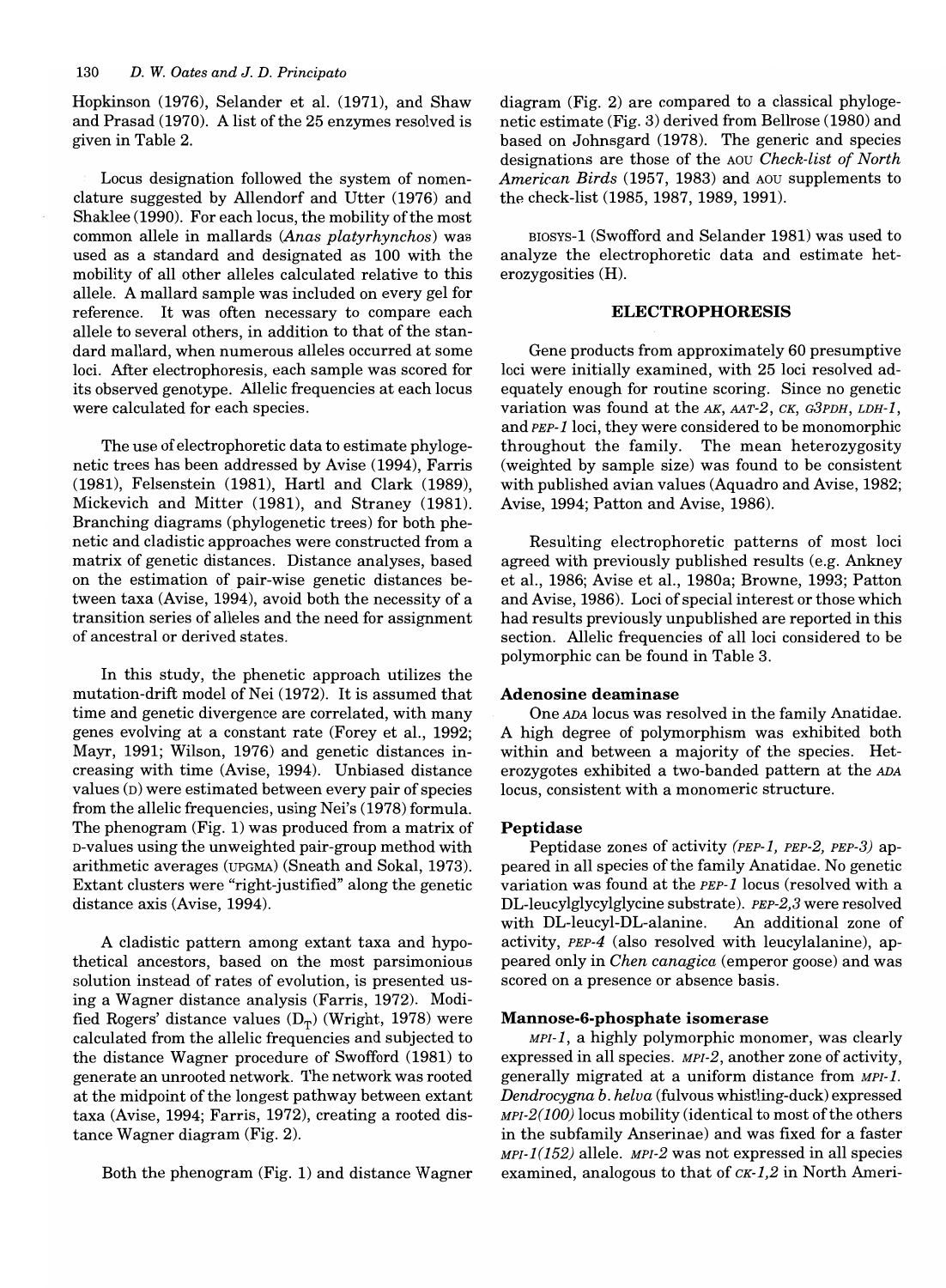

Figure 1. Phenogram constructed using the unweighted pair-group method with arithmetic averages (UPGMA) from a matrix of D-values. Phenetic relationships of the family Anatidae based upon Nel's (D) (Nel, 1978).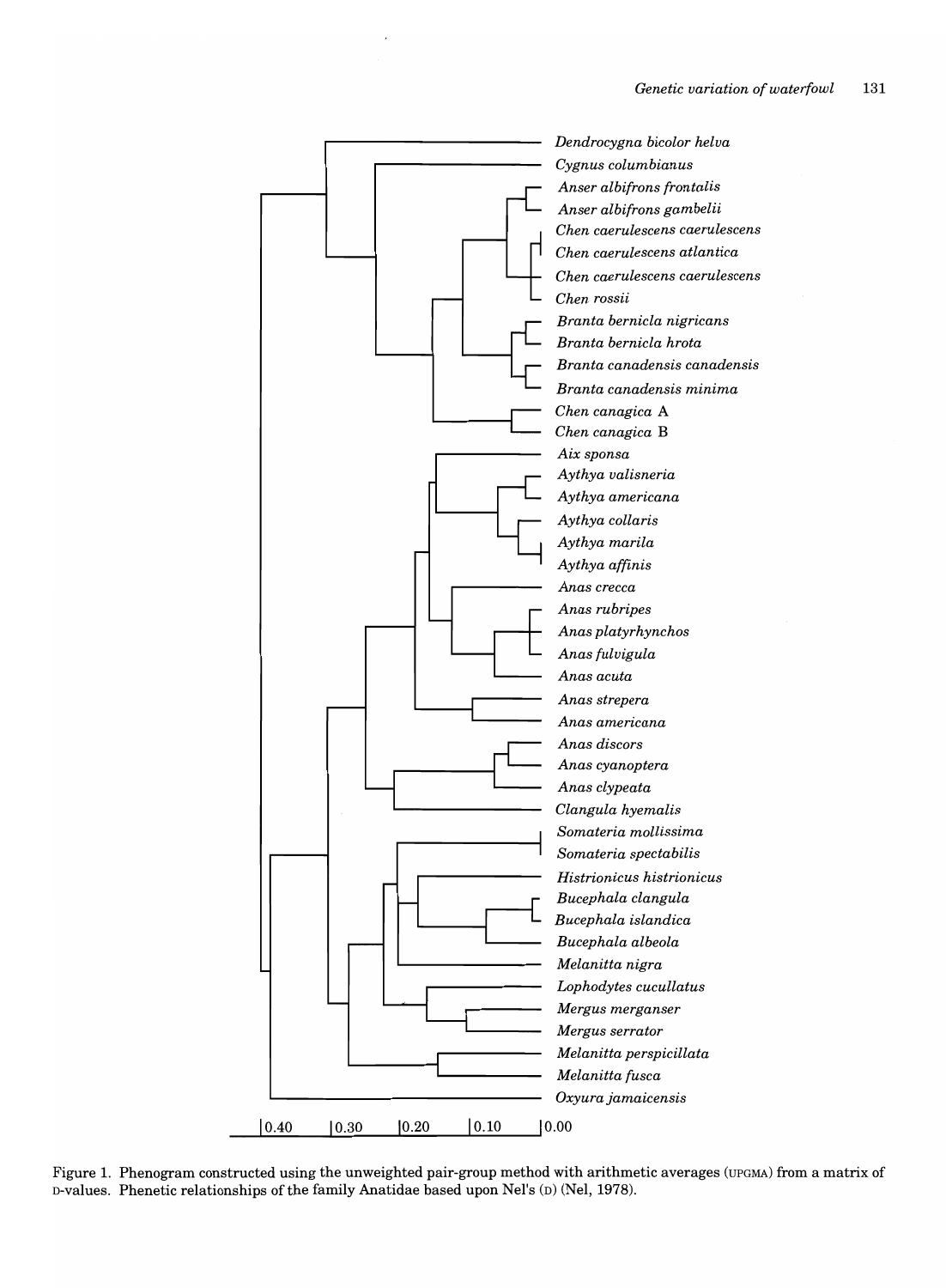

Figure 2. Distance Wagner Diagram for the family Anatidae constructed using modified Rogers' distance measure  $(D<sub>r</sub>)$  and distance Wagner procedure of Swofford (1981).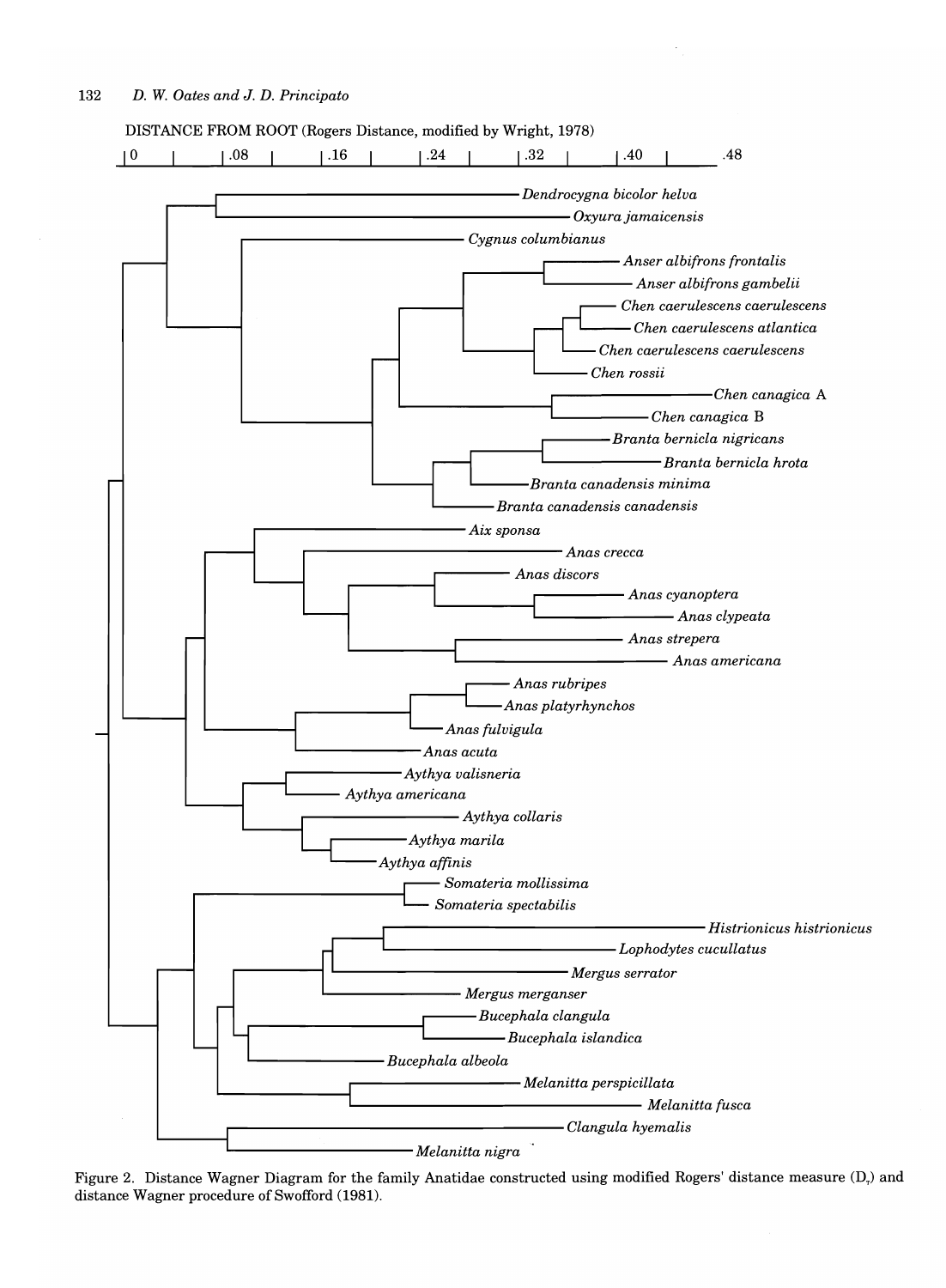can thrushes (Avise et al., 1980a). Although MPI-1,2 can be interpreted as being the products of a single structural locus, consideration was also given to the identification by Finnerty and Johnson (1979) of the heritable, non-allelic variation found for xanthine dehydrogenase and aldehyde oxidase in *Drosophila melanogaster* (see also Finnerty et aI., 1979, Johnson et aI., 1981). It was concluded in this study, as in Avise et al. (1980a), that  $MPI-1,2$  were present as two sets of taxonomically useful characters. It could not be unequivocally determined, however, whether or not the two zones of activity ultimately represented the products of a single structural locus.

# PATTERNS OF GENETIC DIFFERENTIATION

### The subfamily Anserinae

The subfamily Anserinae includes the whistlingducks, swans, and geese: the tribes DENDROCYGNINI, CYGNINI and ANSERINI, respectively. Those in the subfamily were not diagnostic for all species from the other Anatidae at the GDA, NP, PEP-2, and MPI-1,2 loci. The ADA,  $GDA$ ,  $GPI$ ,  $NP$ ,  $PEP-2,3$ ,  $PGM$ , and  $MPI-1,2$  loci were useful for identification within the subfamily.

DENDROCYGNINI (Whistling-ducks): *Dendrocygna. Dendrocygna b. helva* (fulvous whistling-duck) was the only species available from this predominantly South American tribe. *Dendrocygna* was distinguished from the other subfamily members by its electrophoretic migration patterns of alleles at the PEP-2 loci and by large frequency differences at the PGM locus. Based on the phenetic and cladistic analyses, *Dendrocygna* represents the most divergent genus of the Anserinae examined. It joins the rest of the subfamily at a  $\nu$  of 0.33 in the phenogram (Fig. 1). Since *Oxyura* and *Dendrocygna* are sister taxa on the distance Wagner diagram (Fig. 2), and *Oxyura* is observed as being the most divergent member of the subfamily Anatinae in both the phenogram (Fig. 1) and classical taxonomy (Fig. 3), the sister group relation of the *Dendrocygna* to the remainder of the subfamily Anserinae could not be resolved in the analyses. Sibley and Monroe (1990) classify this tribe as the family Dendrocygnidae, based on the DNA-DNA hybridization studies of Sibley and Ahlquist (1983, 1987, 1990).

CYGNINI (Swans): *Cygnus.* Only specimens from one member of this tribe, *Cygnus columbianus* (tundra swan, formerly whistling swan) were available for analysis. While *Cygnus columbianus* could be distinguished from the genus *Anser* and some members of the genus *Chen* at *GPI*(100), it differed from all of the other genera of the subfamily Anserinae at the ADA, NP, and PMI-l,2 loci. These findings seem to coincide with the classification of the tribe as the subfamily Cygninae by Sibley and Monroe (1990) who base their classification on the



Figure 3. Phylogeny (classification) of the family Anatidae based upon structure and behavior [after Bellrose (1980) based on Johnsgard (1961, 1978)].

DNA-DNA hybridization studies of Sibley and Ahlquist (1983,1987,1990). Although a phenogram and a rooted Wagner network are not necessarily expected to form concordant branching, the diagrams do exhibit identical branching in the case of *Cygnus.* In the phenetic analysis, *Cygnus* has a D of 0.29 from the members of the genera *Anser, Branta,* and *Chen.* 

ANSERINI (Geese): *Anser, Branta,* and *Chen.*  The electrophoretic data separated the ANSERINI (geese) into three heterogenous aggregations: the species *Chen canagica* (emperor goose), the genus *Branta,* and a group made up of members of *Anser* and the remaining *Chen.* Both the phenogram (Fig. 1) and the distance Wagner diagram (Fig. 2) imply that *Cygnus* may be a sister taxon to these geese.

*Chen canagica* (emperor goose) was the most divergent taxon examined, exhibiting an additional peptidase locus (PEP-4), and differing from other members of the subfamily Anserinae by fixation for the  $ADA(110)$ allele. At the MPI-1 locus, two of the five specimens, designated "Emperor A," were fixed for the MPI-1(110) allele, while the other three specimens, designated "Emperor B," were fixed for the MPI-1(93) allele. The probability is less than 0.05 that these samples represent one population which is polymorphic at the  $MPI$  locus.

Considering the *Anser* / *Chen* complex, *Chen* c. *caerulescens* (snow goose and blue goose), *Chen* c.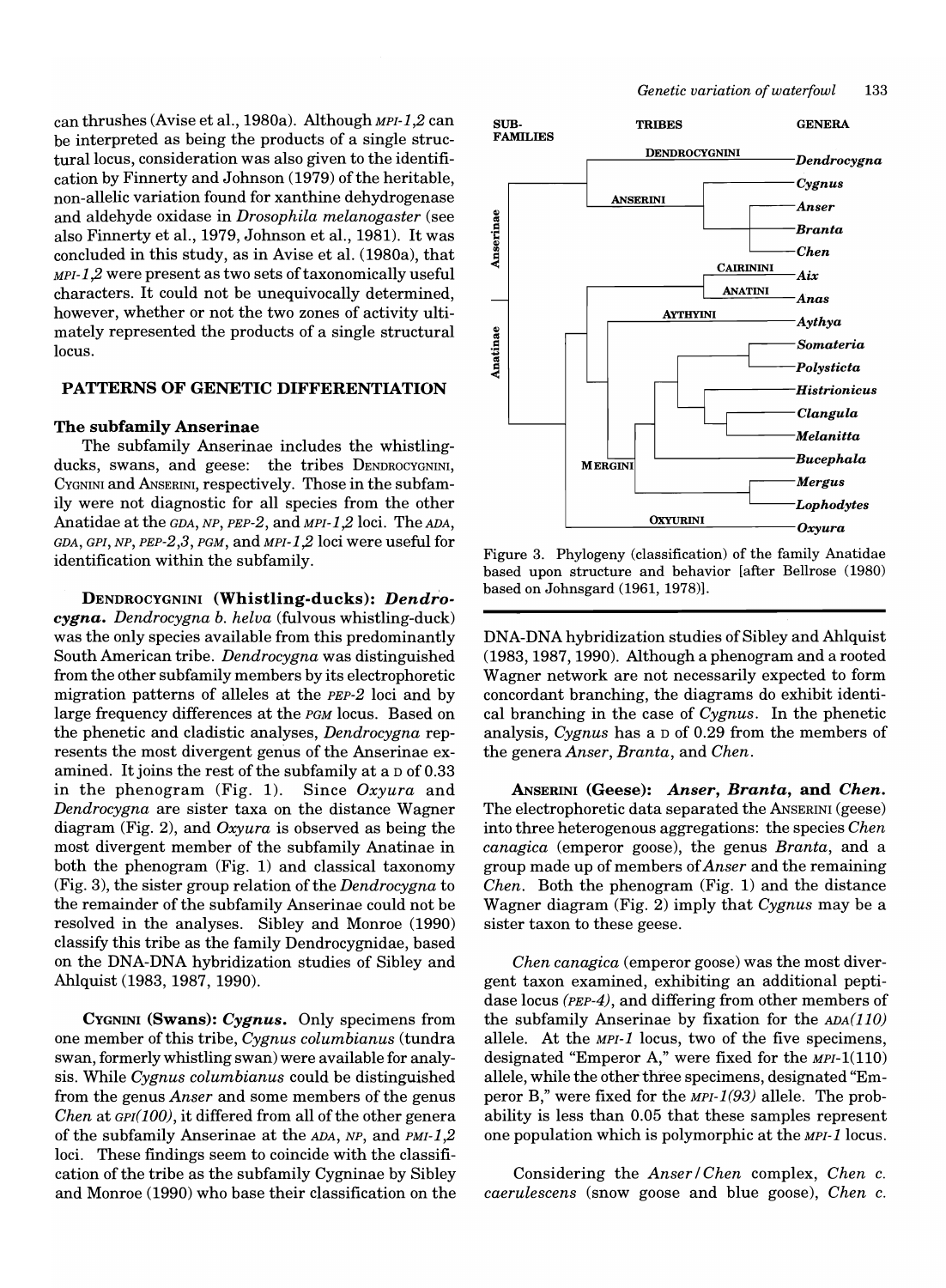Table 3. Allele frequency estimates for the family Anatidae. An explanation of the numbers is given on page 130. Full names for species are given in Table 1. Sample number (N) is in parentheses following the name unless it differs at a particular locus, in which case it is given as a superscript.

| <b>TAXONOMY</b>                                     |          |                            |          |              |      | ADA  |            |               |      |         |             |      | $\ast\ast_{ALB}$  |      |      |          |
|-----------------------------------------------------|----------|----------------------------|----------|--------------|------|------|------------|---------------|------|---------|-------------|------|-------------------|------|------|----------|
| Locus: 100                                          |          | 107 95                     |          | 110          | 113  | 98   | 103        | 79            |      | 120 105 | 100         | 98   | 102 101           |      | 97   | 104      |
|                                                     |          |                            |          |              |      |      |            |               |      |         |             |      |                   |      |      |          |
| DENDROCYGNINI                                       |          |                            |          |              |      |      |            |               |      |         |             |      |                   |      |      |          |
| 1. Dendrocygna $b.$ $h.$ (6)                        |          |                            |          | 0.25         |      |      |            |               |      | 0.75    |             |      | 1.00              |      |      |          |
| CYGNINI                                             |          |                            |          |              |      |      |            |               |      |         |             |      |                   |      |      |          |
| 2. Cygnus c. (2)                                    |          |                            |          |              |      |      |            |               | 1.00 |         |             |      | 1.00              |      |      |          |
| ANSERINI<br>$\overline{\phantom{m}}$                | 0.38     |                            |          |              |      |      |            |               |      |         |             |      |                   |      |      |          |
| 3. Anser $a. f. (8)$<br>4. Anser $a. g. (20)$       |          |                            |          |              |      |      |            |               |      | 0.62    |             |      | 1.00              |      |      |          |
|                                                     | 1.00     |                            |          |              |      |      |            |               |      |         |             |      | 1.00              |      |      |          |
| 5. <i>Chen cae. c.</i> (20)<br>6. Chen cae. c. (10) | 0.10     | 0.28                       | 0.05     | 0.57         |      |      |            |               |      |         |             |      | 1.00              |      |      |          |
| 7. Chen cae. $a. (10)$                              | 0.15     | 0.50<br>0.35               | 0.05     | 0.30         |      | 0.15 |            |               |      |         |             |      | 1.00<br>1.00      |      |      |          |
| 8. <i>Chen r.</i> $(10)$                            | 0.15     | 0.35                       | 0.05     | 0.45         |      | 0.05 |            |               |      |         |             |      | 1.00              |      |      |          |
| $9.$ Chen can. $(2)$                                |          |                            |          | 0.45<br>1.00 |      |      |            |               |      |         |             |      | 1.00              |      |      |          |
| 10. Chen can. $(3)$                                 |          |                            |          | 1.00         |      |      |            |               |      |         |             |      | 1.00              |      |      |          |
| 11. <i>Branta b. n.</i> $(11)$                      | $0.04\,$ | 0.64                       | 0.23     | 0.09         |      |      |            |               |      |         |             |      | 1.00              |      |      |          |
| 12. <i>Branta b. h.</i> $(2)$                       |          | 0.75                       | 0.25     |              |      |      |            |               |      |         |             |      | 1.00              |      |      |          |
| 13. Branta c. c. (10)                               | $0.10\,$ | 0.75                       | 0.15     |              |      |      |            |               |      |         |             |      | 1.00              |      |      |          |
| 14. <i>Branta c. m.</i> $(17)$                      | 0.03     | 0.94                       | 0.03     |              |      |      |            |               |      |         |             |      | 1.00              |      |      |          |
| CAIRININI -                                         |          |                            |          |              |      |      |            |               |      |         |             |      |                   |      |      |          |
| 15. $Aix s. (10)$                                   |          |                            | 0.10     |              |      |      | 0.90       |               |      |         |             |      |                   | 1.00 |      |          |
| ANATINI -                                           |          |                            |          |              |      |      |            |               |      |         |             |      |                   |      |      |          |
| 16. Anas $c. (10)$                                  | $0.50\,$ | 0.22                       | 0.07     |              | 0.14 |      | 0.07       |               |      |         | $1.00^{7}$  |      |                   |      |      |          |
| 17. Anas $r_{1}(10)$                                |          | $0.75^7$ $0.15^7$ $0.05^7$ |          |              |      |      | $0.05^{7}$ |               |      |         | 1.00        |      |                   |      |      |          |
| 18. Anas $f. (10)$                                  | 0.55     | 0.45                       |          |              |      |      |            |               |      |         | 1.00        |      |                   |      |      |          |
| 19. Anas p. $(31)$                                  | 0.82     | 0.18                       |          |              |      |      |            |               |      |         | $1.00^{29}$ |      |                   |      |      |          |
| 20. Anas a. (10)                                    | 0.30     | 0.70                       |          |              |      |      |            |               |      |         |             | 1.00 |                   |      |      |          |
| $21.$ Anas d. $(10)$                                |          | 0.11                       | 0.28     | 0.11         |      |      |            | 0.28 0.22     |      |         |             | 0.05 |                   | 0.95 |      |          |
| 22. Anas c. (10)                                    | 0.05     |                            | 0.70     |              |      |      |            | $0.15$ $0.10$ |      |         |             |      |                   | 1.00 |      |          |
| $23. \text{Ans } c. (10)$                           |          |                            | 0.56     |              |      |      |            | $0.22\ 0.22$  |      |         |             | 1.00 |                   |      |      |          |
| $24. \text{Ans s.} (10)$                            |          |                            | 0.06     |              |      |      | 0.94       |               |      |         |             |      |                   |      | 1.00 |          |
| $25.$ Anas a. $(10)$                                |          |                            | 0.15     |              |      |      |            | $0.80\ 0.05$  |      |         |             |      | 1.00              |      |      |          |
| AYTHYINI                                            |          |                            |          |              |      |      |            |               |      |         |             |      |                   |      |      |          |
| 26. Aythya v. (10)                                  |          | 0.95                       |          |              |      |      | 0.05       |               |      |         |             |      | 1.00              |      |      |          |
| 27. Aythya a. (20)                                  |          | 0.80                       |          |              |      |      | 0.20       |               |      |         |             |      | 1.00              |      |      |          |
| 28. Aythya c. (10)                                  |          |                            | $0.35\,$ | 0.10         |      |      | 0.55       |               |      |         |             |      | 1.00              |      |      |          |
| 29. Aythya m. (5)                                   |          | 1.00                       |          |              |      |      |            |               |      |         |             |      | 1.00              |      |      |          |
| 30. $Aythya$ a. $(10)$                              |          | 0.95                       |          |              |      | 0.05 |            |               |      |         |             |      | 1.00              |      |      |          |
| MERGINI                                             |          |                            |          |              |      |      |            |               |      |         |             |      |                   |      |      |          |
| 31. Somateria m. (10)                               |          |                            |          |              | 1.00 |      |            |               |      |         |             |      | 1.00              |      |      |          |
| $32.$ Somateria s. $(3)$                            |          |                            |          |              | 1.00 |      |            |               |      |         |             |      | 1.00              |      |      |          |
| 33. Polysticta s. $(7)$                             |          |                            |          |              |      |      | 1.00       |               |      |         |             |      | 1.00 <sup>1</sup> |      |      |          |
| 34. Histrionicus h. (2)                             |          |                            |          |              | 1.00 |      |            |               |      |         |             |      | 1.00              |      |      |          |
| 35. Clangula h. (10)                                |          |                            |          |              |      | 0.44 | 0.56       |               |      |         |             |      | 1.00              |      |      |          |
| 36. Melanitta n. (10)                               |          | 0.06                       |          |              | 0.94 |      |            |               |      |         |             |      | 1.00              |      |      |          |
| 37. Melanitta p. (10)                               |          |                            |          |              | 1.00 |      |            |               |      |         |             |      | 1.00              |      |      |          |
| 38. Melanitta f. (10)                               |          |                            |          |              | 0.25 |      |            |               | 0.75 |         |             |      | 1.00              |      |      |          |
| 39. Bucephala c. (10)                               |          |                            |          |              | 1.00 |      |            |               |      |         |             |      | 1.00              |      |      |          |
| 40. Bucephala i. $(10)$                             |          |                            |          |              | 1.00 |      |            |               |      |         | 0.05        |      | 0.95              |      |      |          |
| 41. Bucephala $a. (10)$                             |          |                            |          |              | 1.00 |      |            |               |      |         |             |      | 1.00              |      |      |          |
| 42. Lophodytes c. (10)                              |          | 1.00                       |          |              |      |      |            |               |      |         |             |      |                   |      |      | 1.00     |
| 43. Mergus m. (10)                                  |          |                            |          |              | 1.00 |      |            |               |      |         |             |      |                   |      |      | $1.00\,$ |
| 44. Mergus s. (10)                                  |          |                            |          |              | 0.95 |      | 0.05       |               |      |         |             |      |                   |      |      | 1.00     |
| OXYURINI                                            |          |                            |          |              |      |      |            |               |      |         |             |      |                   |      |      |          |
| 45. Oxyura j. (10)                                  |          |                            |          |              |      |      |            | 1.00          |      |         |             |      | 1.00              |      |      |          |

\*\*Loci at which electrophoretic patterns agree with previously published results.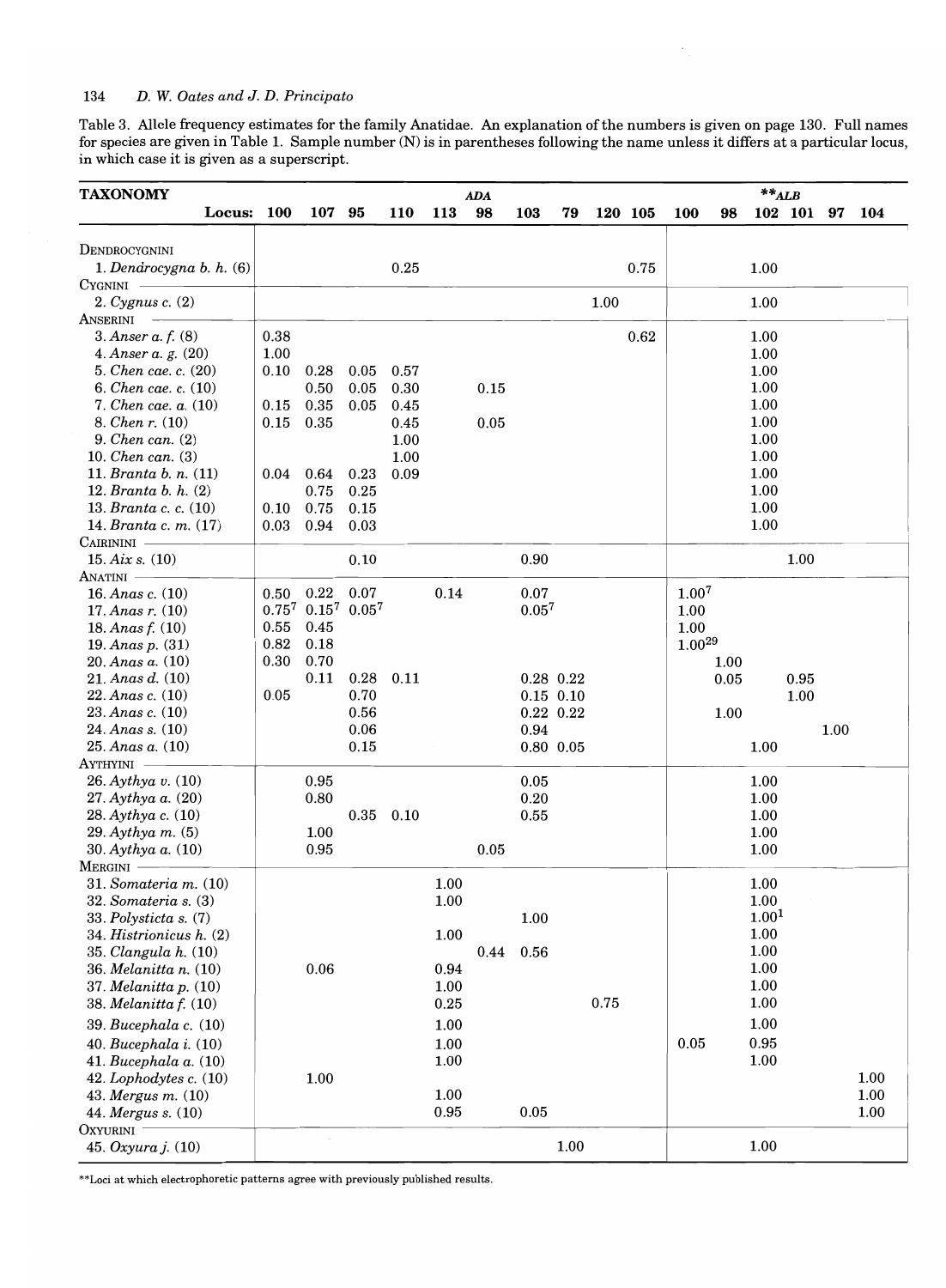|                  |            | $\boldsymbol{**}_{GPI}$        |            |          |            |          |                  |               |      | $\mathrm{**}_{\mathrm{GDA}}$ |            |          |             |            |            |
|------------------|------------|--------------------------------|------------|----------|------------|----------|------------------|---------------|------|------------------------------|------------|----------|-------------|------------|------------|
|                  | 100        | ** $_{AAT}$ -1<br>500 -700     |            | 100      | 160        | $-66$    |                  | $-425$ $-150$ | 385  | 180                          | 100        | 94       | 108         | 89         | 81         |
|                  |            |                                |            |          |            |          |                  |               |      |                              |            |          |             |            |            |
| $\mathbf{1}$ .   | 1.00       |                                |            | 1.00     |            |          |                  |               |      |                              | $1.00\,$   |          |             |            |            |
| 2.               | 1.00       |                                |            | $1.00\,$ |            |          |                  |               |      |                              |            | $1.00\,$ |             |            |            |
| 3.               | 1.00       |                                |            |          |            | 0.88     |                  |               |      | $0.12\,$                     |            |          |             | 0.88       | 0.12       |
| $\overline{4}$ . | 1.00       |                                |            |          |            | $1.00\,$ |                  |               |      |                              |            |          |             | 1.00       |            |
| 5.               | 1.00       |                                |            | 0.02     |            | 0.98     |                  |               |      |                              |            |          |             | 1.00       |            |
| 6.               | 1.00       |                                |            |          |            | 0.95     | 0.05             |               |      |                              |            |          |             | $1.00\,$   |            |
| 7.               | 1.00       |                                |            |          |            | 0.90     | 0.10             |               |      |                              |            |          |             | $1.00\,$   |            |
| 8.               | 1.00       |                                |            |          |            | 1.00     |                  |               |      |                              |            |          |             | $1.00\,$   |            |
| 9.               | $1.00\,$   |                                |            | 1.00     |            |          |                  |               |      |                              |            |          |             | $1.00\,$   |            |
| 10.              | 1.00       |                                |            | 1.00     |            |          |                  |               |      |                              |            |          |             | $1.00\,$   |            |
| 11.              | $\rm 0.95$ |                                | $\rm 0.05$ | 1.00     |            |          |                  |               |      |                              |            |          |             | $1.00\,$   |            |
| 12.              | 1.00       |                                |            | 1.00     |            |          |                  |               |      |                              |            |          |             | 0.50       | 0.50       |
| 13.              | 1.00       |                                |            | 1.00     |            |          |                  |               |      |                              |            |          |             | $\rm 0.95$ | $\rm 0.05$ |
| 14.              | 1.00       |                                |            | 1.00     |            |          |                  |               |      |                              |            |          |             | 1.00       |            |
| 15.              | 1.00       |                                |            | 1.00     |            |          |                  |               |      |                              | 1.00       |          |             |            |            |
| 16.              | 1.00       |                                |            | 1.00     |            |          |                  |               |      |                              | 0.50       |          | $0.50\,$    |            |            |
| 17.              | $1.00\,$   |                                |            | $1.00\,$ |            |          |                  |               |      |                              | 1.00       |          |             |            |            |
| 18.              | 1.00       |                                |            | $1.00\,$ |            |          |                  |               |      |                              | 1.00       |          |             |            |            |
| 19.              |            | $0.98^{29}$ 0.02 <sup>29</sup> |            | 0.95     | $\rm 0.02$ |          |                  |               | 0.03 |                              | 1.00       |          |             |            |            |
| 20.              | $1.00\,$   |                                |            | 1.00     |            |          |                  |               |      |                              | 1.00       |          |             |            |            |
| 21.              | $1.00\,$   |                                |            | 1.00     |            |          |                  |               |      |                              | $\rm 0.25$ | 0.75     |             |            |            |
| 22.              | 1.00       |                                |            | 1.00     |            |          |                  |               |      |                              |            | $1.00\,$ |             |            |            |
| 23.              | 1.00       |                                |            | $1.00\,$ |            |          |                  |               |      |                              |            | $1.00\,$ |             |            |            |
| 24.              | 1.00       |                                |            | 1.00     |            |          |                  |               |      |                              |            | $1.00\,$ |             |            |            |
| 25.              | 1.00       |                                |            | 1.00     |            |          |                  |               |      |                              | 1.00       |          |             |            |            |
| 26.              | 1.00       |                                |            | $1.00\,$ |            |          |                  |               |      |                              | 1.00       |          |             |            |            |
| $27. \,$         | 1.00       |                                |            | 1.00     |            |          |                  |               |      |                              | 1.00       |          |             |            |            |
| 28.              | 1.00       |                                |            | 1.00     |            |          |                  |               |      |                              | 1.00       |          |             |            |            |
| 29.              | 1.00       |                                |            | 0.90     |            | $0.10\,$ |                  |               |      |                              | 1.00       |          |             |            |            |
| 30.              | 1.00       |                                |            | 1.00     |            |          |                  |               |      |                              | 0.75       |          | $0.05$ 0.20 |            |            |
| 31.              | 1.00       |                                |            | $1.00\,$ |            |          |                  |               |      |                              | 1.00       |          |             |            |            |
| $32. \,$         | 1.00       |                                |            | 1.00     |            |          |                  |               |      |                              | $1.00\,$   |          |             |            |            |
| 33.              | 1.00       |                                |            | 1.00     |            |          |                  |               |      |                              | No Data    |          |             |            |            |
| 34.              | $1.00\,$   |                                |            | 1.00     |            |          |                  |               |      |                              | $1.00\,$   |          |             |            |            |
| 35.              | 1.00       |                                |            | 1.00     |            |          |                  |               |      |                              |            | $1.00\,$ |             |            |            |
| 36.              | $1.00\,$   |                                |            | $1.00\,$ |            |          |                  |               |      |                              | 1.00       |          |             |            |            |
| 37.              | 1.00       |                                |            |          |            | 0.95     | 0.05             |               |      |                              | 1.00       |          |             |            |            |
| 38.              | $1.00\,$   |                                |            |          |            | 1.00     |                  |               |      |                              | 1.00       |          |             |            |            |
| 39.              | $1.00\,$   |                                |            | 1.00     |            |          |                  |               |      |                              | $1.00\,$   |          |             |            |            |
| 40.              | $1.00\,$   |                                |            | $1.00\,$ |            |          |                  |               |      |                              | $1.00\,$   |          |             |            |            |
| 41.              | $1.00\,$   |                                |            | 1.00     |            |          |                  |               |      |                              | 1.00       |          |             |            |            |
| 42.              | 1.00       |                                |            | 1.00     |            |          |                  |               |      |                              | 1.00       |          |             |            |            |
| 43.              | 1.00       |                                |            | 1.00     |            |          |                  |               |      |                              | 1.00       |          |             |            |            |
| 44.              | 1.00       |                                |            | 1.00     |            |          |                  |               |      |                              | 1.00       |          |             |            |            |
| 45.              |            | $1.00\,$                       |            | $0.05\,$ |            |          | $0.05\quad 0.90$ |               |      |                              | 1.00       |          |             |            |            |
|                  |            |                                |            |          |            |          |                  |               |      |                              |            |          |             |            |            |

 $\rm ^{\ast *}Loc$  at which electrophoretic patterns agree with previously published results.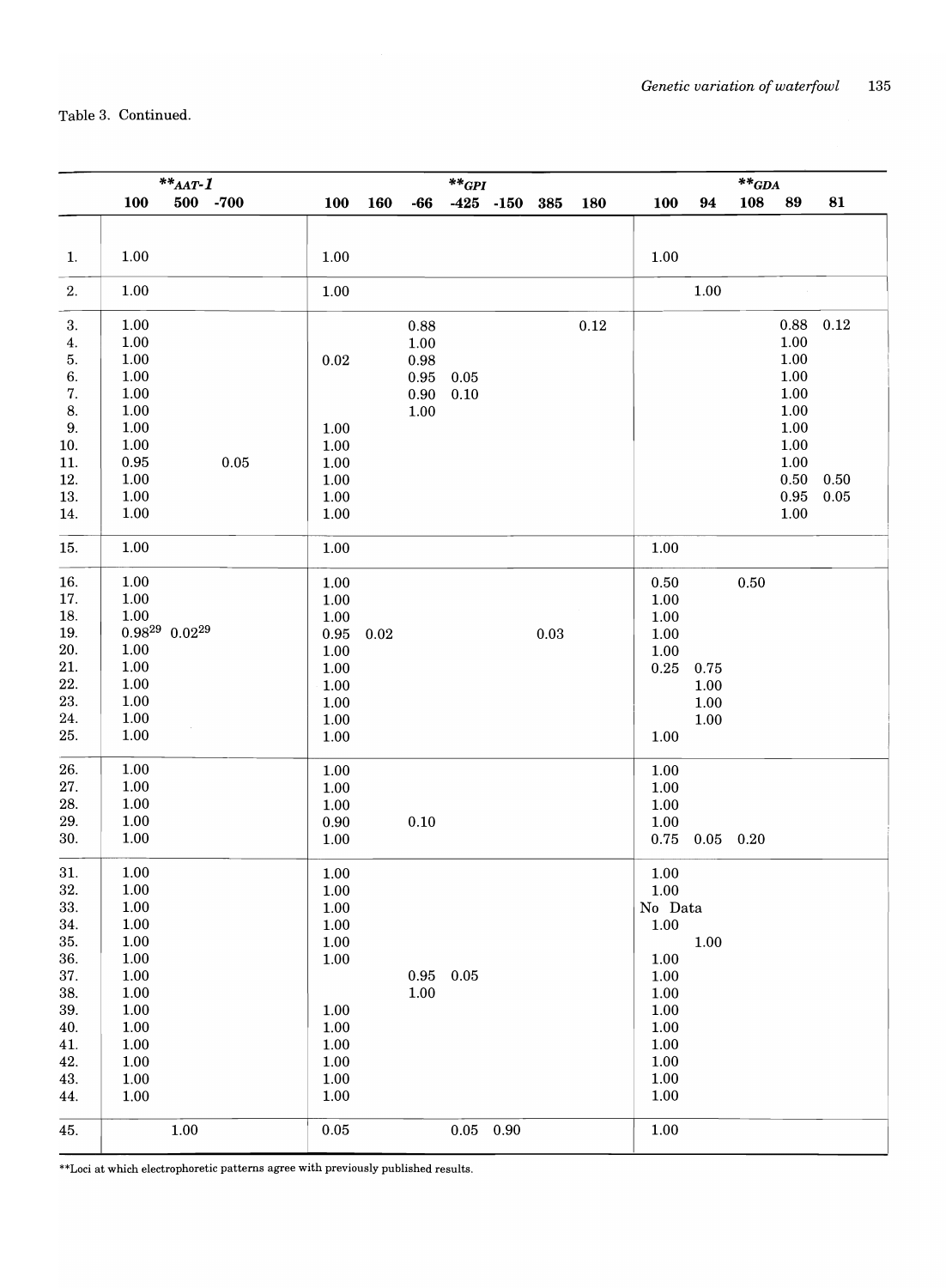|                 | $\ast\ast_{HEM}$<br>$-100 - 109 - 118$<br>$-94$ | $\ast\ast_{IDH}$<br>$-48$ $-95$<br>$-81$<br>$-100$ | $*$ <i>LDH-2</i><br>100 155 242<br>31 | $*$ *MDH-1<br>$-100 - 162 - 31$<br>$-25$ | $*$ *MDH-2<br>100 -136 |
|-----------------|-------------------------------------------------|----------------------------------------------------|---------------------------------------|------------------------------------------|------------------------|
|                 |                                                 |                                                    |                                       |                                          |                        |
|                 |                                                 |                                                    |                                       |                                          |                        |
| 1.              | No Data                                         | 1.00                                               | 1.00                                  | 1.00                                     | 1.00                   |
| 2.              | 1.00                                            | 1.00                                               | 1.00                                  | 1.00                                     | 1.00                   |
| 3.              | 1.00                                            | 1.00                                               | 1.00                                  | 1.00                                     | 1.00                   |
| 4.              | 1.00                                            | 1.00                                               | 1.00                                  | 1.00                                     | 1.00                   |
| 5.              | 0.80<br>0.20                                    | 1.00                                               | 1.00                                  | 1.00                                     | 1.00                   |
| 6.              | 0.90<br>0.10                                    | 1.00                                               | 1.00                                  | 0.05<br>0.95                             | 1.00                   |
| 7.              | $0.80\,$<br>0.20                                | 1.00                                               | 1.00                                  | 1.00                                     | 1.00                   |
| 8.              | 1.00                                            | 1.00                                               | 1.00                                  | 1.00                                     | 1.00                   |
| 9.              | 1.00                                            | 1.00                                               | 1.00                                  | 1.00                                     | 1.00                   |
| 10.             | 1.00                                            | $1.00\,$                                           | $1.00\,$                              | 0.67<br>0.33                             | 1.00                   |
| 11.<br>12.      | $1.00\,$<br>1.00                                | 1.00<br>1.00                                       | 1.00<br>1.00                          | 1.00<br>1.00                             | 1.00<br>1.00           |
| 13.             | $1.00^{21}$                                     | $0.90^{21}$<br>$0.10^{21}$                         | $1.00^{21}$                           | 1.00                                     | 1.00                   |
| 14.             | 1.00                                            | 0.97<br>0.03                                       | 0.97<br>0.03                          | 1.00                                     | 1.00                   |
|                 |                                                 |                                                    |                                       |                                          |                        |
| 15.             | 1.00                                            | 1.00                                               | 1.00                                  | 1.00                                     | 1.00                   |
| 16.             | 1.00                                            | 1.00                                               | 1.00                                  | 1.00                                     | 1.00                   |
| 17.             | 1.00                                            | 1.00                                               | 1.00                                  | 1.00                                     | 1.00                   |
| 18.             | $1.00\,$                                        | 1.00                                               | 1.00                                  | 1.00                                     | 1.00                   |
| 19.             | $0.02 \quad 0.01$<br>0.97                       | 1.00                                               | 1.00                                  | 1.00                                     | 1.00                   |
| 20.             | 1.00                                            | 1.00                                               | 1.00                                  | 1.00                                     | 1.00                   |
| 21.<br>$22. \,$ | 1.00<br>0.15<br>0.85                            | 1.00<br>1.00                                       | 1.00<br>1.00                          | 1.00<br>1.00                             | 0.95<br>0.05<br>1.00   |
| 23.             | 1.00                                            | 1.00                                               | 1.00                                  | 1.00                                     | 1.00                   |
| 24.             | 1.00                                            | 0.95<br>0.95                                       | 1.00                                  | 1.00                                     | 1.00                   |
| 25.             | 1.00                                            | 1.00                                               | 1.00                                  | 1.00                                     | 1.00                   |
|                 |                                                 |                                                    |                                       |                                          |                        |
| 26.<br>27.      | 1.00<br>1.00                                    | 1.00<br>1.00                                       | 0.78<br>0.22<br>1.00                  | 1.00<br>1.00                             | 1.00<br>1.00           |
| 28.             | 1.00                                            | 1.00                                               | 1.00                                  | 1.00                                     | 1.00                   |
| 29.             | 1.00                                            | 1.00                                               | 1.00                                  | 1.00                                     | 1.00                   |
| 30.             | 1.00                                            | 1.00                                               | 1.00                                  | 1.00                                     | 1.00                   |
|                 |                                                 |                                                    |                                       |                                          |                        |
| 31.             | 1.00                                            | 1.00                                               | 1.00                                  | 1.00                                     | 1.00                   |
| 32.             | 0.83<br>0.17                                    | 1.00                                               | 1.00                                  | 1.00                                     | 1.00                   |
| 33.             | 1.00                                            | 1.00                                               | $1.00\,$                              | $1.00\,$                                 | 1.00                   |
| 34.             | 1.00<br>1.00                                    | 1.00<br>1.00                                       | 1.00<br>1.00                          | 1.00<br>$1.00\,$                         | 1.00<br>1.00           |
| 35.<br>36.      | 1.00                                            | 1.00                                               | $0.05\,$<br>0.95                      | 1.00                                     | 1.00                   |
| 37.             | 1.00                                            | 1.00                                               | 1.00                                  | 1.00                                     | 1.00                   |
| 38.             | 1.00                                            | 1.00                                               | 1.00                                  | 1.00                                     | 1.00                   |
| 39.             | 1.00                                            | 1.00                                               | 1.00                                  | 1.00                                     | 1.00                   |
| 40.             | 1.00                                            | 1.00                                               | 1.00                                  | 0.85 0.15                                | 1.00                   |
| 41.             | 1.00                                            | 1.00                                               | 1.00                                  | 1.00                                     | 1.00                   |
| 42.             | 1.00                                            | $1.00\,$                                           | 1.00                                  | 1.00                                     | 1.00                   |
| 43.             | 1.00                                            | 1.00                                               | 1.00                                  | 1.00                                     | 1.00                   |
| 44.             | 1.00                                            | 1.00                                               | 1.00                                  | 1.00                                     | 1.00                   |
| 45.             | 1.00                                            | 1.00                                               | 1.00                                  | 1.00                                     | 1.00                   |

 $\rm ^{\ast *}$  Loci at which electrophoretic patterns agree with previously published results.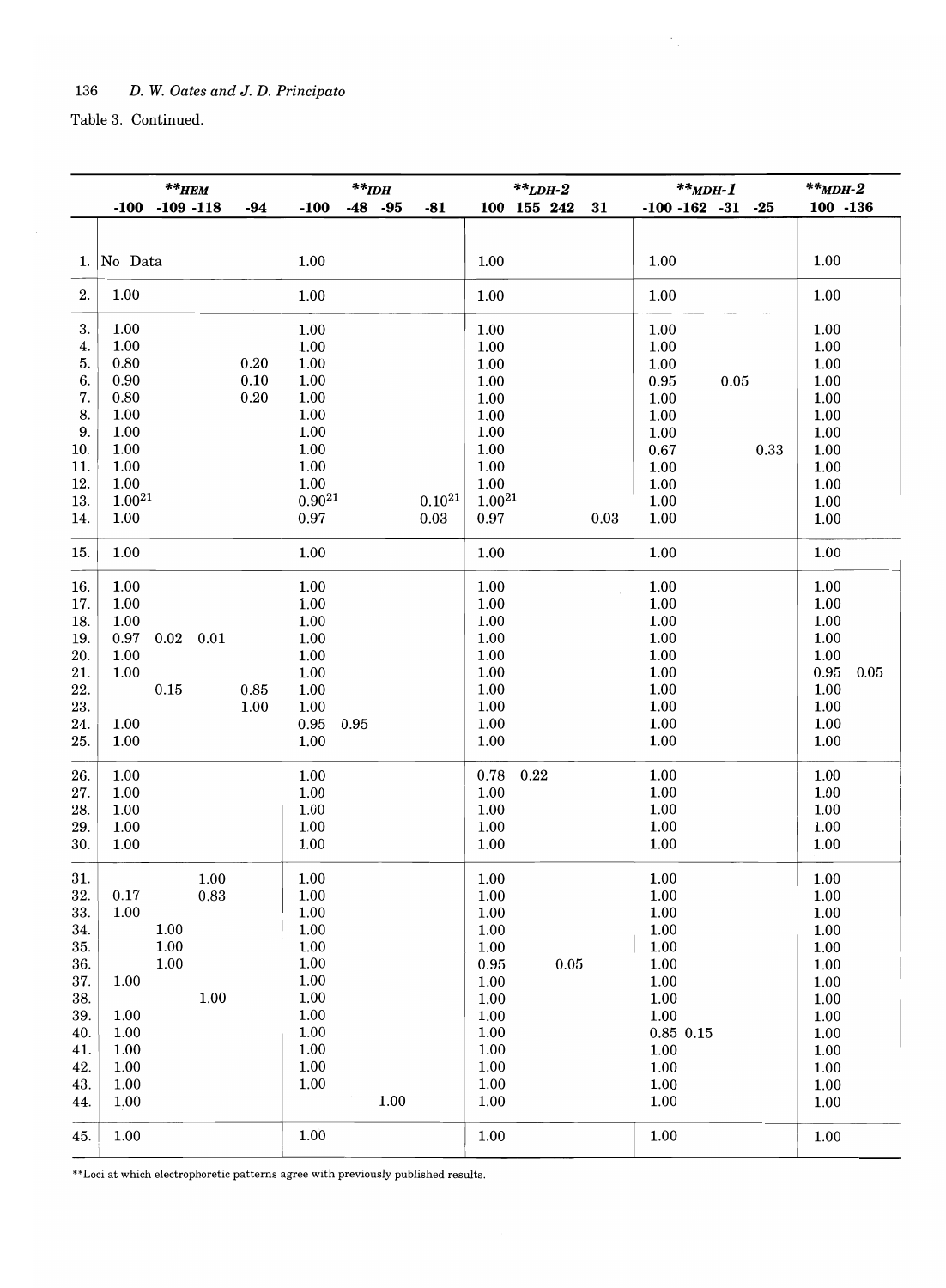|     |                  | $**_{NP}$                  | $PEP-2$  |                   |             |          |      |             |            |      |            |             |             |          |      |            |            |
|-----|------------------|----------------------------|----------|-------------------|-------------|----------|------|-------------|------------|------|------------|-------------|-------------|----------|------|------------|------------|
|     | 100              | 87                         | 113      | 79                | 93          | 73       | 40   | 107         | 123        | 55   | 100        | 82          | 107         | 94       | 114  | 75         | 88         |
|     |                  |                            |          |                   |             |          |      |             |            |      |            |             |             |          |      |            |            |
|     |                  | 0.08                       |          |                   |             |          |      |             |            |      |            |             |             |          |      |            |            |
| 1.  |                  |                            |          | 0.08              |             | 0.84     |      |             |            |      |            |             |             |          |      |            |            |
| 2.  |                  |                            | 1.00     |                   |             |          |      |             |            |      |            | 1.00        |             |          |      |            |            |
| 3.  |                  |                            |          |                   |             |          |      | 1.00        |            |      |            | 1.00        |             |          |      |            |            |
| 4.  |                  |                            |          |                   |             |          |      | 1.00        |            |      |            | $1.00\,$    |             |          |      |            |            |
| 5.  |                  |                            |          |                   |             |          |      | $1.00\,$    |            |      |            | $1.00\,$    |             |          |      |            |            |
| 6.  |                  |                            |          |                   |             |          |      | 1.00        |            |      |            | 1.00        |             |          |      |            |            |
| 7.  |                  |                            |          |                   |             |          |      | $1.00\,$    |            |      |            | $1.00\,$    |             |          |      |            |            |
| 8.  |                  |                            |          |                   |             |          |      | 1.00        |            |      |            | 1.00        |             |          |      |            |            |
| 9.  |                  |                            |          |                   |             |          |      | 1.00        |            |      |            | 1.00        |             |          |      |            |            |
| 10. |                  |                            |          |                   |             |          |      | 1.00        |            |      |            | 1.00        |             |          |      |            |            |
| 11. |                  |                            |          |                   |             |          |      | $1.00\,$    |            |      | 0.09       | 0.09        |             | 0.82     |      |            |            |
| 12. |                  |                            |          |                   |             |          |      | 1.00        |            |      |            |             |             | 1.00     |      |            |            |
| 13. |                  |                            |          |                   |             |          |      | $1.00^{21}$ |            |      |            |             | 0.02        |          |      | $\rm 0.02$ |            |
|     |                  |                            |          |                   |             |          |      |             |            |      |            | 0.79        |             | 0.17     |      |            |            |
| 14. |                  |                            |          |                   |             |          |      | $1.00\,$    |            |      | 0.06       | 0.24        |             | 0.70     |      |            |            |
| 15. |                  | 0.90                       |          |                   |             | 0.10     |      |             |            |      | 0.94       |             | 0.06        |          |      |            |            |
| 16. |                  | 0.949                      |          |                   |             | 0.069    |      |             |            |      | 0.21       |             | 0.07        |          | 0.72 |            |            |
| 17. | 0.75             | 0.20                       |          | $0.05\,$          |             |          |      |             |            |      | 0.95       | $0.05\,$    |             |          |      |            |            |
| 18. | 0.70             | 0.25                       | 0.05     |                   |             |          |      |             |            |      | 0.60       | 0.25        | 0.10        |          |      | 0.05       |            |
| 19. | 0.77             | 0.19                       | 0.02     |                   |             | 0.02     |      |             |            |      | $\rm 0.92$ | 0.02        |             |          |      |            |            |
| 20. | 0.55             | 0.35                       | 0.05     |                   |             |          |      |             |            |      | 0.67       |             |             |          |      |            |            |
|     |                  | $0.88^8$ $0.06^8$ $0.06^8$ |          | 0.05              |             |          |      |             |            |      |            |             | 0.22        | 0.06     | 0.05 |            |            |
| 21. |                  |                            |          |                   |             |          |      |             |            |      | 0.05       |             | $0.10\,$    | 0.80     | 0.05 |            |            |
| 22. | 0.72             |                            | 0.28     |                   |             |          |      |             |            |      |            |             |             | 1.00     |      |            |            |
| 23. | $1.00^{6}$       |                            |          |                   |             |          |      |             |            |      |            |             |             | 1.00     |      |            |            |
| 24. | $\rm 0.05$       |                            |          | 0.95              |             |          |      |             |            |      | 0.07       |             | 0.93        |          |      |            |            |
| 25. | $0.10\,$         |                            | 0.05     | $0.75\,$          | $0.05$ 0.05 |          |      |             |            |      |            |             | 1.00        |          |      |            |            |
| 26. |                  |                            |          | 1.00              |             |          |      |             |            |      |            |             | 1.00        |          |      |            |            |
| 27. |                  |                            |          | 0.89              |             | 0.11     |      |             |            |      | 0.15       |             | 0.85        |          |      |            |            |
| 28. |                  |                            |          | $0.93^{7}$        |             | 0.077    |      |             |            |      | 1.00       |             |             |          |      |            |            |
| 29. |                  |                            |          | 0.90              | 0.10        |          |      |             |            |      | 1.00       |             |             |          |      |            |            |
| 30. |                  |                            | $0.05\,$ | 0.90              |             | 0.05     |      |             |            |      | 1.00       |             |             |          |      |            |            |
| 31. | 1.00             |                            |          |                   |             |          |      |             |            |      |            | $0.14$ 0.86 |             |          |      |            |            |
| 32. | 1.00             |                            |          |                   |             |          |      |             |            |      |            | $1.00\,$    |             |          |      |            |            |
| 33. | $0.08\quad 0.75$ |                            |          |                   | $0.17\,$    |          |      |             |            |      | No Data    |             |             |          |      |            |            |
| 34. |                  |                            |          |                   |             |          | 1.00 |             |            |      | 1.00       |             |             |          |      |            |            |
| 35. | $0.05\,$         |                            |          |                   | 0.90        |          |      | $\rm 0.05$  |            |      |            |             | $0.14$ 0.86 |          |      |            |            |
| 36. |                  |                            | 0.95     |                   |             |          |      | $\rm 0.05$  |            |      | 0.38       |             | $0.06$ 0.56 |          |      |            |            |
| 37. |                  |                            |          |                   | 1.00        |          |      |             |            |      |            |             |             |          |      |            |            |
| 38. |                  |                            |          |                   | 1.00        |          |      |             |            |      |            |             |             | $1.00\,$ |      |            |            |
| 39. |                  |                            | 0.95     |                   |             |          |      |             | $\rm 0.05$ |      | 0.94       |             |             |          |      |            | 0.06       |
| 40. |                  |                            | 1.00     |                   |             |          |      |             |            |      | 0.71       |             |             |          |      |            | $\rm 0.29$ |
| 41. |                  |                            |          |                   |             |          |      |             | 1.00       |      | 0.86       |             | 0.07        |          | 0.07 |            |            |
| 42. |                  |                            |          | $0.50 \quad 0.50$ |             |          |      |             |            |      | 0.43       |             | 0.57        |          |      |            |            |
| 43. |                  |                            |          |                   |             |          |      |             |            | 1.00 | 1.00       |             |             |          |      |            |            |
| 44. |                  |                            |          | $0.64$ 0.36       |             |          |      |             |            |      | 0.92       | 0.08        |             |          |      |            |            |
| 45. |                  |                            |          |                   |             | $1.00\,$ |      |             |            |      | 0.83       |             | $0.17\,$    |          |      |            |            |

 $\rm ^{\ast \ast} Loci$  at which electrophoretic patterns agree with previously published results.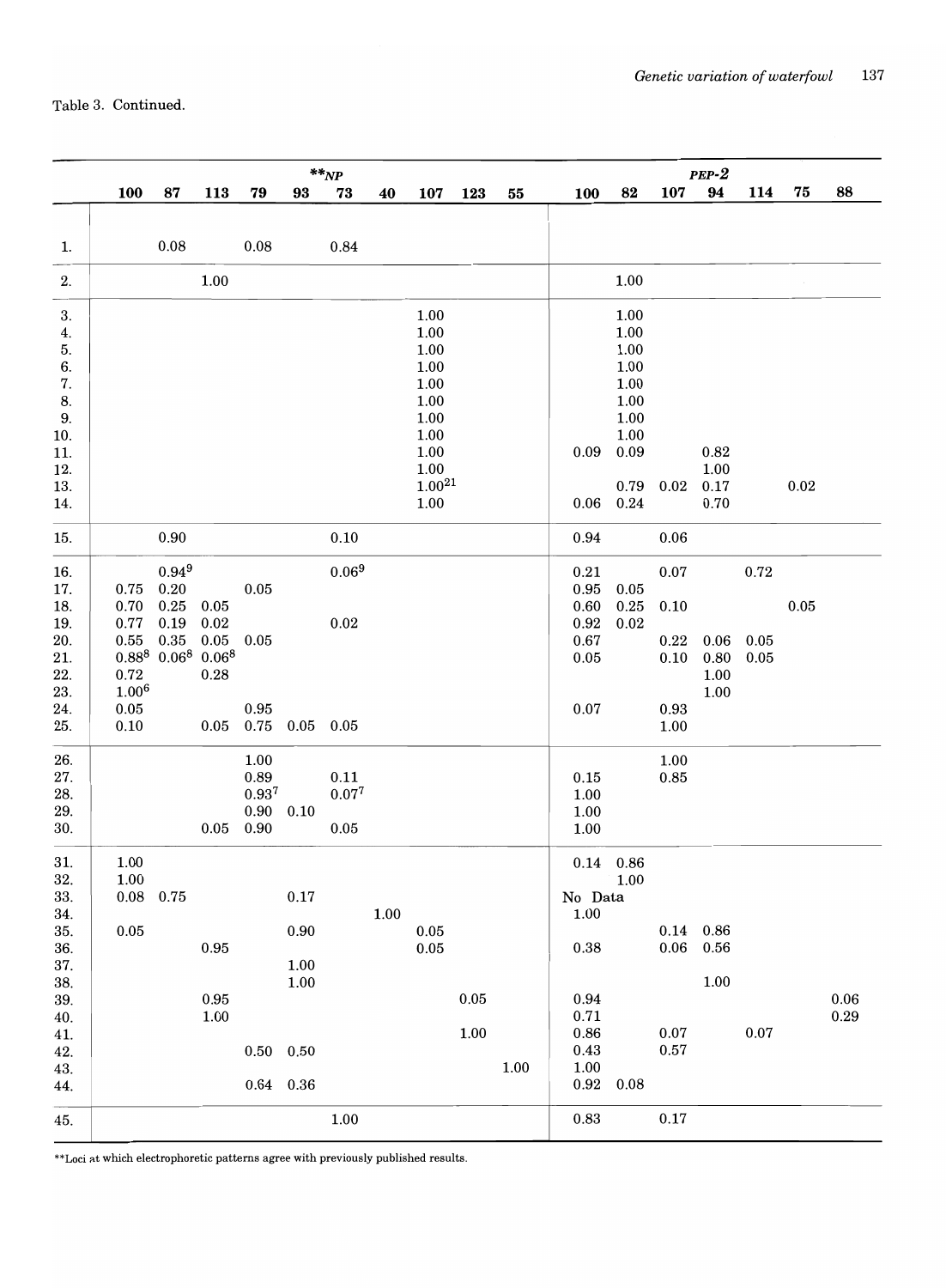$\sim$ 

Table 3. Continued.

 $\hat{\mathcal{A}}$ 

|                        | $PEP-2$ (cont.)<br>$PEP-3$ |            |                   |                  |             |            |                  |              |          | $PEP-4$    | $\boldsymbol{*}\boldsymbol{*}_{\boldsymbol{PGM}}$ |                    |                            |
|------------------------|----------------------------|------------|-------------------|------------------|-------------|------------|------------------|--------------|----------|------------|---------------------------------------------------|--------------------|----------------------------|
|                        | 79<br>66                   | 100        | 86                | 95               | 108         | 89         | 80               | 104          | 75       | 92         | 91                                                | <b>No Loc. 100</b> | <b>140</b><br><b>100</b>   |
|                        |                            |            |                   |                  |             |            |                  |              |          |            |                                                   |                    |                            |
| 1.                     | $1.00\,$                   |            |                   | $0.75$ 0.25      |             |            |                  |              |          |            |                                                   | $1.00\,$           | 1.00                       |
| 2.                     |                            |            |                   | $1.00\,$         |             |            |                  |              |          |            |                                                   | 1.00               |                            |
|                        |                            |            |                   |                  |             |            |                  |              |          |            |                                                   |                    |                            |
| 3.<br>$\overline{4}$ . |                            |            | 1.00<br>$0.75\,$  |                  |             |            | $\rm 0.25$       |              |          |            |                                                   | 1.00<br>1.00       |                            |
| 5.                     |                            |            |                   |                  |             | 0.94       | 0.06             |              |          |            |                                                   | 1.00               | $\rm 0.03$                 |
| 6.                     |                            |            |                   |                  |             | 1.00       |                  |              |          |            |                                                   | 1.00               |                            |
| 7.                     |                            |            |                   |                  |             | 0.83       | $0.17\,$         |              |          |            |                                                   | 1.00               | $\rm 0.25$                 |
| 8.                     |                            |            |                   |                  |             | 0.60       |                  |              |          | $\rm 0.40$ |                                                   | $1.00\,$           |                            |
| 9.                     |                            |            |                   |                  |             | $1.00\,$   |                  |              |          |            |                                                   | 1.00               |                            |
| 10.                    |                            |            |                   |                  |             | 1.00       |                  |              |          |            |                                                   | $1.00\,$           | $0.17\,$                   |
| 11.                    |                            |            |                   | $\rm 0.05$       |             | $0.18\,$   |                  |              |          | 0.77       |                                                   | 1.00               |                            |
| 12.                    |                            |            |                   |                  |             | 0.75       |                  |              |          | $\rm 0.25$ |                                                   | 1.00               |                            |
| 13.                    |                            | 0.35       |                   | 0.60             |             | $\rm 0.05$ |                  |              |          |            |                                                   | $1.00\,$           | 0.05                       |
| 14.                    |                            |            |                   | $0.03\quad 0.85$ |             | $0.06\,$   |                  |              |          | $0.06\,$   |                                                   | 1.00               | $\rm 0.03$                 |
| 15.                    |                            | 0.06       | $0.22 \quad 0.72$ |                  |             |            |                  |              |          |            |                                                   | 1.00               |                            |
| 16.                    |                            |            |                   |                  |             |            |                  | 1.00         |          |            |                                                   | 1.00               | $0.79^7$ $0.21^7$          |
| 17.                    |                            | 0.95       |                   |                  |             | $0.05\,$   |                  |              |          |            |                                                   | 1.00               | 1.00                       |
| 18.                    |                            | 0.75       |                   | 0.15             |             |            |                  | $0.10\,$     |          |            |                                                   | 1.00               | 1.00                       |
| 19.                    | 0.06                       | 0.95       |                   | 0.02             |             | 0.02       |                  | 0.01         |          |            |                                                   | 1.00               | $1.00\,$                   |
| 20.                    |                            | 0.85       |                   | $0.05\,$         |             |            |                  | 0.10         |          |            |                                                   | 1.00               | 0.95<br>0.05               |
| 21.                    |                            | $0.17\,$   | 0.33              | 0.33             |             |            | $0.11\quad 0.06$ |              |          |            |                                                   | $1.00\,$           | $0.94^8$ 0.06 <sup>8</sup> |
| 22.                    |                            |            | 0.29              | 0.57             |             | $0.14\,$   |                  |              |          |            |                                                   | 1.00               | $0.90\,$<br>$0.10\,$       |
| 23.                    |                            |            | 0.50              | 0.50             |             |            |                  |              |          |            |                                                   | 1.00               | $1.00\,$                   |
| 24.                    |                            | 0.85       | 0.15              |                  |             |            |                  |              |          |            |                                                   | 1.00               | $1.00\,$                   |
| 25.                    |                            | 1.00       |                   |                  |             |            |                  |              |          |            |                                                   | 1.00               | $1.00\,$                   |
| 26.                    |                            | $\rm 0.25$ |                   | 0.70             |             |            |                  |              |          |            | $0.05\,$                                          | 1.00               |                            |
| 27.                    |                            | 0.88       |                   | $0.12\,$         |             |            |                  |              |          |            |                                                   | 1.00               | 0.13                       |
| 28.                    |                            | 1.00       |                   |                  |             |            |                  |              |          |            |                                                   | 1.00               | 0.30                       |
| 29.                    |                            | 0.90       |                   | 0.10             |             |            |                  |              |          |            |                                                   | 1.00               | $0.50\,$                   |
| 30.                    |                            | 0.72       | $0.06$ 0.22       |                  |             |            |                  |              |          |            |                                                   | 1.00               | $0.20\,$                   |
| 31.                    |                            | $1.00\,$   |                   |                  |             |            |                  |              |          |            |                                                   | 1.00               |                            |
| $32. \,$               |                            | 1.00       |                   |                  |             |            |                  |              |          |            |                                                   | 1.00               |                            |
| 33.                    |                            | 1.00       |                   |                  |             |            |                  |              |          |            |                                                   | 1.00               | 0.50                       |
| 34.                    |                            |            |                   | $1.00\,$         |             |            |                  |              |          |            |                                                   | $1.00\,$           | $1.00\,$                   |
| 35.                    |                            | 0.05       |                   |                  | $0.05$ 0.90 |            |                  |              |          |            |                                                   | $1.00\,$           |                            |
| 36.                    |                            |            |                   |                  |             |            | $0.95$ 0.05      |              |          |            |                                                   | $1.00\,$           | 0.05                       |
| 37.                    | 1.00                       |            |                   |                  |             | $0.78\,$   |                  | 0.22         |          |            |                                                   | 1.00               |                            |
| 38.                    |                            | 1.00       |                   |                  |             |            |                  |              |          |            |                                                   | $1.00\,$           | 0.90                       |
| 39.<br>40.             |                            |            |                   |                  | 0.05        |            |                  | 0.95<br>1.00 |          |            |                                                   | 1.00<br>$1.00\,$   | $1.00^{8}$                 |
| 41.                    |                            |            |                   | 0.10             |             |            |                  | 0.90         |          |            |                                                   | $1.00\,$           |                            |
| 42.                    |                            |            |                   | 1.00             |             |            |                  |              |          |            |                                                   | $1.00\,$           | 1.00                       |
| 43.                    |                            |            | 0.05              | 0.95             |             |            |                  |              |          |            |                                                   | $1.00\,$           |                            |
| 44.                    |                            |            |                   | $0.15\quad 0.60$ |             |            | $0.15\,$         |              | $0.10\,$ |            |                                                   | 1.00               |                            |
| 45.                    |                            | $0.20\,$   |                   |                  |             |            |                  | 0.80         |          |            |                                                   | 1.00               | $1.00^{8}$                 |

 $\rm ^{\ast \ast} Loci$  at which electrophoretic patterns agree with previously published results.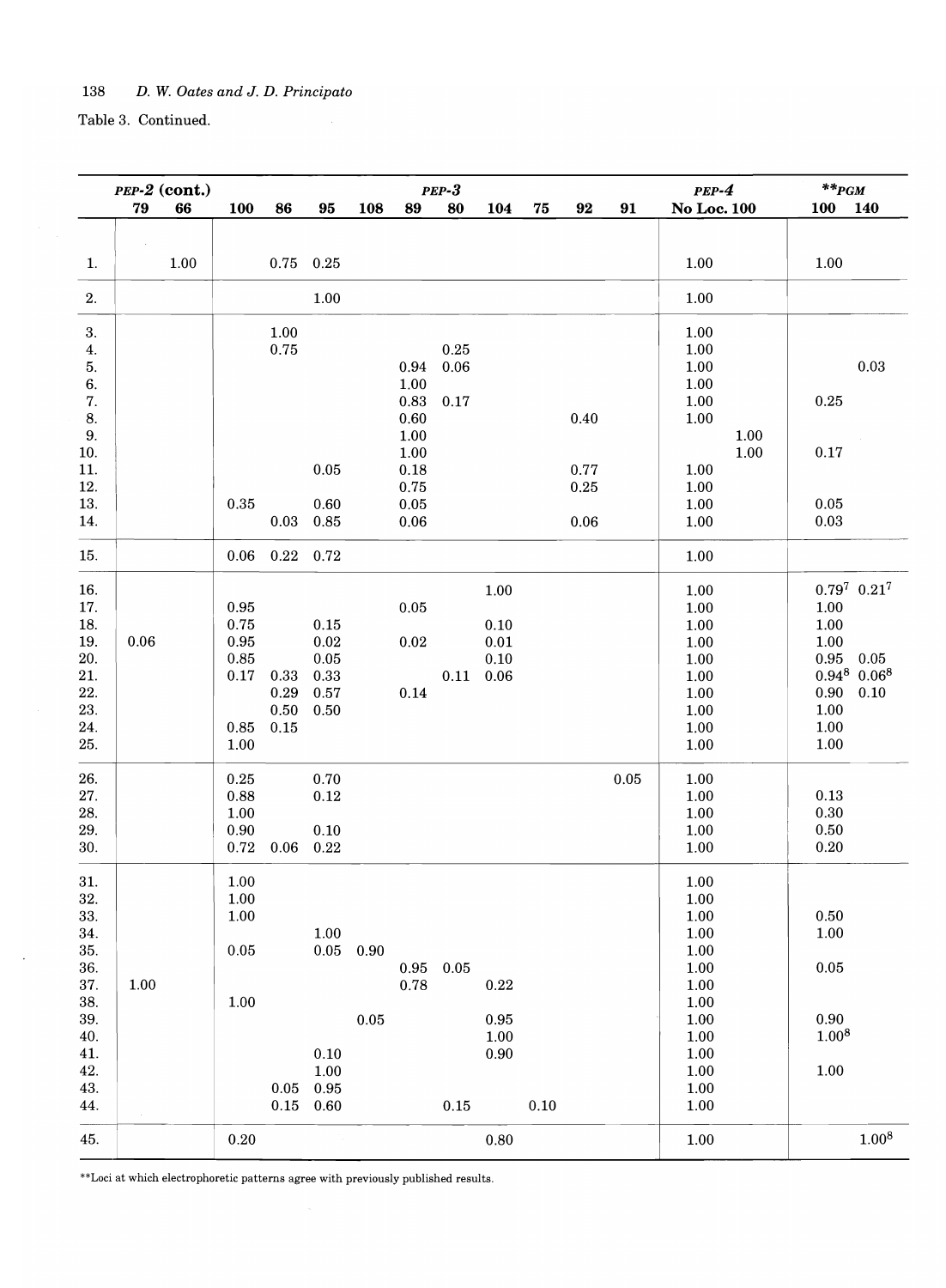| $*_{PGM}$ (cont.) |              |             |                  |            |      |      | $MPI - I$    |             |          |                     |      | $MPI-2$     | $**$ sop-1          | $**$ sod-2      |              |              |
|-------------------|--------------|-------------|------------------|------------|------|------|--------------|-------------|----------|---------------------|------|-------------|---------------------|-----------------|--------------|--------------|
|                   | ${\bf 55}$   | ${\bf 72}$  | 100              | 120        | 133  | 55   | 67           | 110         | 75       | 93                  | 152  |             | 142 No Loc. 100     | $-33$<br>$-100$ | 100          | 250          |
|                   |              |             |                  |            |      |      |              |             |          |                     |      |             |                     |                 |              |              |
| $\mathbf{1}$ .    |              |             |                  |            |      |      |              |             |          |                     | 1.00 |             | 1.00                | 1.00            |              | 1.00         |
| 2.                | 1.00         |             | 1.00             |            |      |      |              |             |          |                     |      |             | 1.00                | 1.00            | $\bar{z}$    | 1.00         |
| 3.                | 1.00         |             |                  |            |      |      |              |             |          | 0.88                |      | 0.12        | 1.00                | 1.00            | 0.12         | 0.88         |
| 4.                | 1.00         |             |                  |            |      |      |              |             |          | 1.00                |      |             | 1.00                | 1.00            |              | 1.00         |
| 5.                | 0.97         |             |                  |            |      |      |              |             |          | $\rm 0.95$          | 0.05 |             | 1.00                | 1.00            | 0.03         | $0.97\,$     |
| 6.                | 1.00         |             |                  |            |      |      |              |             |          | $\rm 0.95$          | 0.05 |             | 1.00                | 1.00            |              | 1.00         |
| 7.                | 0.75         |             |                  |            |      |      |              |             |          | 1.00                |      |             | 1.00                | 1.00            |              | $1.00\,$     |
| 8.                | 1.00         |             |                  |            |      |      |              |             |          | 1.00                |      |             | 1.00                | 1.00            |              | $1.00\,$     |
| 9.                | 1.00         |             |                  |            |      |      |              | 1.00        |          |                     |      |             | 1.00                | 1.00            |              | 1.00         |
| 10.               | 0.83         |             |                  |            |      |      |              |             |          | 1.00                |      |             | 1.00                | 1.00            |              | $1.00\,$     |
| 11.               | 1.00         |             |                  |            |      |      |              | 0.09        |          | $\rm 0.91$          |      |             | 1.00                | 1.00            |              | 1.00         |
| 12.               | 1.00         |             |                  |            |      |      |              | $0.14^{21}$ |          | 1.00<br>$0.86^{21}$ |      |             | 1.00<br>$1.00^{21}$ | 1.00            |              | 1.00         |
| 13.               | 0.95<br>0.97 |             |                  |            |      |      |              |             |          |                     |      |             |                     | 1.00            |              | 1.00<br>1.00 |
| 14.               |              |             |                  |            |      |      |              |             |          | 1.00                |      |             | 1.00                | 1.00            |              |              |
| 15.               |              | $0.95$ 0.05 | 1.00             |            |      |      |              |             |          |                     |      |             | 1.00                | 1.00            | 1.00         |              |
| 16.               |              |             | $0.11\,$         |            |      |      | 0.72         |             |          | $0.17\,$            |      |             | 1.00                | 1.00            | 1.00         |              |
| 17.               |              |             | 0.65             | 0.35       |      |      |              |             |          |                     |      |             | 1.00                | 0.95<br>0.05    | 1.00         |              |
| 18.               |              |             | $0.80\,$         | $0.10\,$   | 0.05 |      |              | 0.05        |          |                     |      |             | $1.00\,$            | $1.00\,$        | 1.00         |              |
| 19.               |              |             | 0.84             | 0.11       | 0.03 |      |              |             |          |                     |      | $\rm 0.02$  | 1.00                | $1.00\,$        | 1.00         |              |
| 20.               |              |             | 0.85             |            |      |      | 0.15         |             |          |                     |      |             | 1.00                | 1.00            | 1.00         |              |
| 21.               |              |             | 0.40             |            |      | 0.15 | 0.45         |             |          |                     |      |             | 1.00                | 1.00            | 1.00         |              |
| 22.<br>23.        |              |             | 0.30             |            |      |      | 0.70         |             |          |                     |      |             | 1.00                | 1.00            | 1.00         |              |
| 24.               |              |             | $0.25\,$<br>0.55 | 0.10       |      | 0.35 | 0.35<br>0.35 |             | $0.05\,$ |                     |      |             | 1.00<br>1.00        | 1.00<br>1.00    | 1.00<br>1.00 |              |
| 25.               |              |             |                  |            |      |      | 0.95         |             |          | $0.05\,$            |      |             | 1.00                | 1.00            | 1.00         |              |
|                   |              |             |                  |            |      |      |              |             |          |                     |      |             |                     |                 |              |              |
| 26.               | 1.00         |             | 0.95             | $\rm 0.05$ |      |      |              |             |          |                     |      |             | 1.00                | 1.00            | 1.00         |              |
| 27.               | 0.87         |             | $0.75\,$         | 0.10       |      |      | $0.15\,$     |             |          |                     |      |             | 1.00                | 1.00            | 1.00         |              |
| 28.<br>29.        | 0.70<br>0.50 |             | 0.95<br>0.90     |            | 0.05 |      |              |             |          |                     |      | 0.10        | 1.00<br>1.00        | 1.00<br>1.00    | 1.00<br>1.00 |              |
| 30.               | 0.80         |             | 1.00             |            |      |      |              |             |          |                     |      |             | 1.00                | 1.00            | 1.00         |              |
|                   |              |             |                  |            |      |      |              |             |          |                     |      |             |                     |                 |              |              |
| 31.               | 1.00         |             |                  |            |      |      |              |             | 1.00     |                     |      |             | 1.00                | 1.00            |              | 1.00         |
| 32.               | 1.00         |             |                  |            |      |      |              |             | $1.00\,$ |                     |      |             | 1.00                | 1.00            |              | 1.00         |
| 33.               | 0.50         |             | 0.90             |            |      |      | $0.10\,$     |             |          |                     |      |             | 1.00                | 1.00            | No           | Data         |
| 34.<br>35.        |              |             |                  | $0.10\,$   |      | 0.80 | 1.00<br>0.10 |             |          |                     |      |             | 1.00<br>1.00        | 1.00<br>1.00    | 1.00         | 1.00         |
| 36.               | 1.00<br>0.95 |             |                  |            |      |      |              |             |          | $0.95$ 0.05         |      |             | $1.00\,$            | 1.00            | 1.00         |              |
| 37.               | 1.00         |             |                  |            |      |      |              |             |          |                     | 0.33 | 0.67        | 1.00                | 1.00            |              | 1.00         |
| 38.               | 1.00         |             |                  |            |      |      |              |             |          |                     |      | 1.00        | 1.00                | 1.00            |              | 1.00         |
| 39.               | 0.10         |             | 0.20             |            |      |      |              |             |          | $0.50$ 0.30         |      |             | 1.00                | 1.00            |              | 1.00         |
| 40.               |              |             |                  |            |      |      |              |             | 1.00     |                     |      |             | 1.00                | 1.00            |              | 1.00         |
| 41.               | 1.00         |             | 0.06             |            |      |      |              | 0.06        | 0.83     | 0.05                |      |             | 1.00                | 1.00            |              | 1.00         |
| 42.               |              |             |                  |            |      |      |              |             | 1.00     |                     |      |             | 1.00                | 1.00            |              | 1.00         |
| 43.               | 1.00         |             | 0.20             |            |      |      |              |             | $0.80\,$ |                     |      |             | 1.00                | 1.00            |              | 1.00         |
| 44.               | 1.00         |             |                  | 0.05       |      |      |              |             |          | 0.95                |      |             | 1.00                | 1.00            |              | 1.00         |
| 45.               |              |             |                  |            |      |      |              |             |          | 0.10                |      | $0.05$ 0.85 | 1.00                | 1.00            |              | 1.00         |

 $\rm ^{\ast *}Loc$  at which electrophoretic patterns agree with previously published results.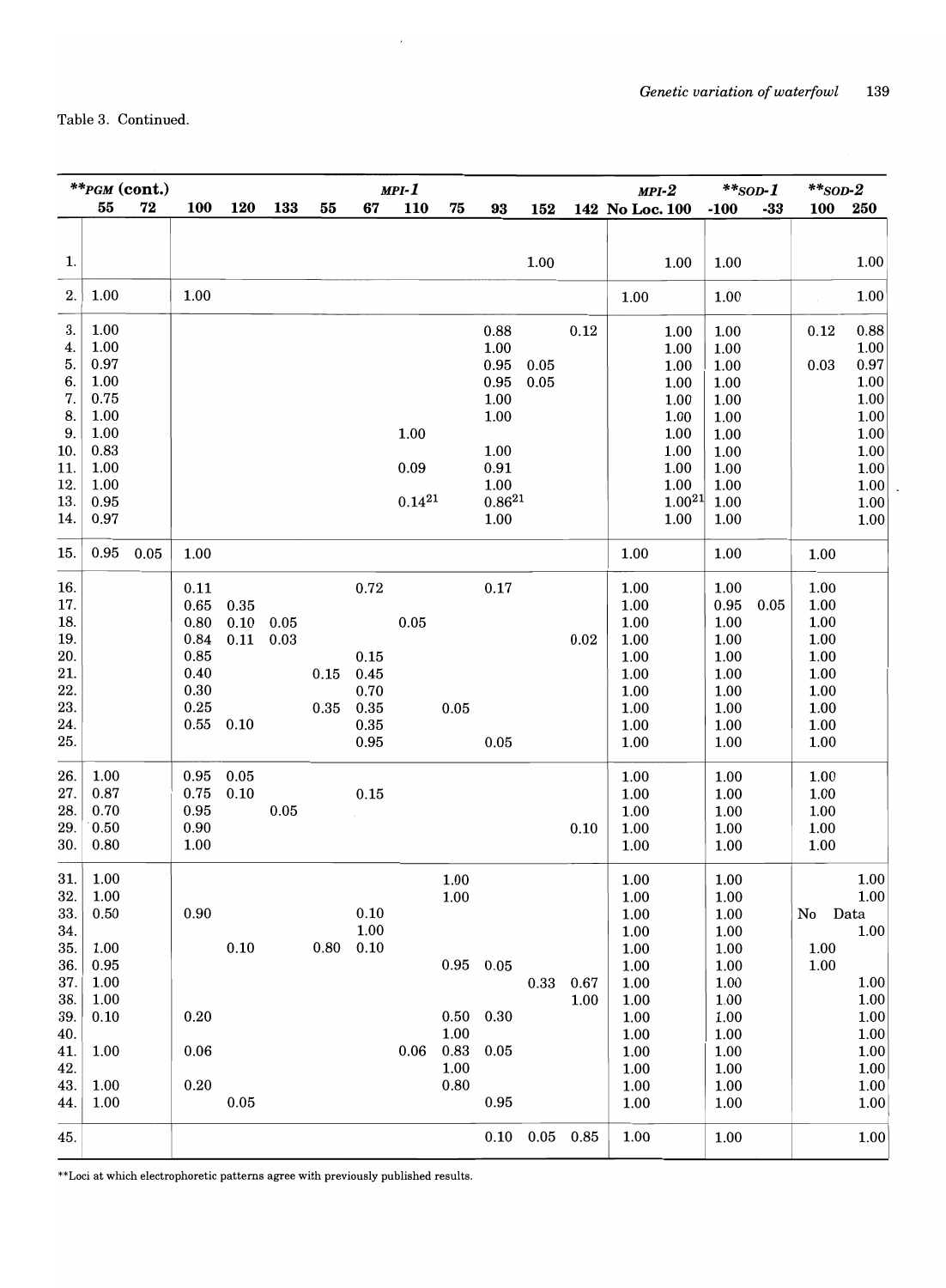*atlantica* (greater snow goose), and *Chen rossi* (Ross' goose)-members of the Ross'/snow goose cluster-were found to be identical, differing from the greater whitefronted/tule goose representatives of *Anser* by the large frequency differences at the ADA and PEP-3 loci. *Anser a. frontalis* (greater white-fronted goose) and *Anser a. gam belli* (tule goose) appeared to have distinguishing loci, most notably ADA. While the tule geese were fixed for the  $ADA(100)$  allele, all of the greater white-fronted geese possessed the  $ADA(100)$  allele at a frequency of only 0.38.

*Branta,* most similar to the *Anser/Chen* complex, excluding C. *canagica,* differed from the group at the ADA, PGI, and PEP-2 loci. Genetic differences were exhibited within *Branta* at the PGM and PEP-2,3 loci. Although no fixed differences occurred, allelic frequency differences found at these loci may allow discrimination between *Branta b. nigricans* (black-brant) and *Branta b. hrota* (American brant) at the PEP-3 locus, and between *Branta* c. *canadensis* (Cahada goose) and *Branta*  c. *minima* (cackling Canada goose) at the PEP-2 locus.

# The subfamily Anatinae

Anatinae, the largest and most complex subfamily, contains the "typical" ducks. With some exceptions, the relationships based on the phenogram parallel the generic relationships, and the major clusterings on the Wagner diagram reflect the divisions into tribes. The three tribes (ANATINI, AYTHYINI, CAIRININI) are clustered with the Anserinae in the distance Wagner diagram (Fig. 2), in contrast with their placement on the phenogram (Fig. 1) and in classical taxonomy (Fig. 3). However, the common root is extremely short, 0.049, and its placement is subject to interpretation.

CAIRININI (Muscovy ducks and allies): Aix. The genus *Aix* is represented by one species in North America, *Aix sponsa* (wood duck), which is the only North American member of the tribe. It differed at the ADA, ALB, NP, PEP-2,3, and PGM loci from the majority of both *Aythya* and *Anas.* Concurring with existing literature, *Aix* is closest to *Anas* on the distance Wagner diagram (Fig. 2), but is closest to *Aythya* on the phenogram (Fig. 1).

ANATINI (Dabbling ducks): *Anas.* The genus *Anas,*  a large polytypic aggregation, was examined. Large frequency differences were found at the ADA, ALB, NP, and PEP-2,3 loci for the ten species analyzed. *Anas platyrhynchos* (mallard), *Anas fulvigula* (mottled duck), and *Anas rubripes* (American black duck) form a genetically close knit group. *Clangula hyemalis*  (oldsquaw), one of the most dissimilar MERGINI, is polyphyletic with *Anas* in the phenogram (Fig. 1), but does not cluster with the genus in the distance Wagner diagram (Fig. 2) nor in classical taxonomy (Fig. 3).

AYTHYINI (Pochards and allies): *Aythya. Aythya affinis* (lesser scaup) *andAythya marila* (greater scaup) were electrophoretically identical to a great degree. With small N sampled, *Aythya americana* (redhead) and *Aythya valisineria* (canvasback) differed only for allelic frequencies at the PEP-3 locus. *Aythya collaris*  (ring-necked duck) differed from the rest of AYTHYINI at the ADA and PEP-3 loci. The five species of *Aythya*  constitute one of the least differentiated genera studied.

MERGINI (Eiders, Scoters, Mergansers and Allies): *Somateria, Polysticta, Histrionicus, Clangula, Melanitta, Bucephala, Lophodytes,* and *Mergus.* Patton and Avise (1986) identified relationships within MERGINI and between MERGINI and AYTHYINI as potential areas of disagreement between their genetic phylogeny and classical phylogenies. Because the phylogenetic relationships suggested by our analyses of fourteen species in eight MERGINI genera are very similar to the classical phylogenies, only those of interest or which disagree are discussed.

The genetic relationships among the *Bucephala*  (common goldeneye, Barrow's goldeneye, and bufflehead ), *Histrionicus* (harlequin duck), *Somateria* (common eider and king eider) and two of the *Melanitta*  (surf scoter and white-winged scoter) conform to accepted taxonomy. However, since *Melanitta nigra* (black scoter) and *Clangula hyemalis* (oldsquaw) are nearest relatives in the distance Wagner diagram (Fig. 2), a common ancestral divergence from the rest of the MERGINI may be indicated.

While relationships in the phenogram (Fig. 1) among *Lophodytes cucullatus* (hooded merganser), *Mergus merganser* (common merganser), and *Mergus serrator*  (red-breasted merganser) are in agreement with the current generic designations, this agrees in the distance Wagner diagram (Fig. 2) if *Histrionicus histrionicus* (harlequin duck) is included.

The *Polysticta stelleri* (Steller's eider) samples, shipped from Alaska, were unfortunately permitted to warm during transit, resulting in the loss of enzyme activity from several of the more labile enzymes. As a consequence of the partial loss of enzymes, Steller's eider was not included in the cluster analyses and, in turn, not placed on the distance diagrams (Figs. 1, 2 and 4). The species was included in Table 3 because it differed from the *Somateria* (common eider and king eider) by a fixation for alternate alleles at the ADA, HEM, and MPI-1 loci.

OXYURINI (Stiff-tailed Ducks): *Oxyura. Oxyura jamacensis* (ruddy duck) was determined for alleles at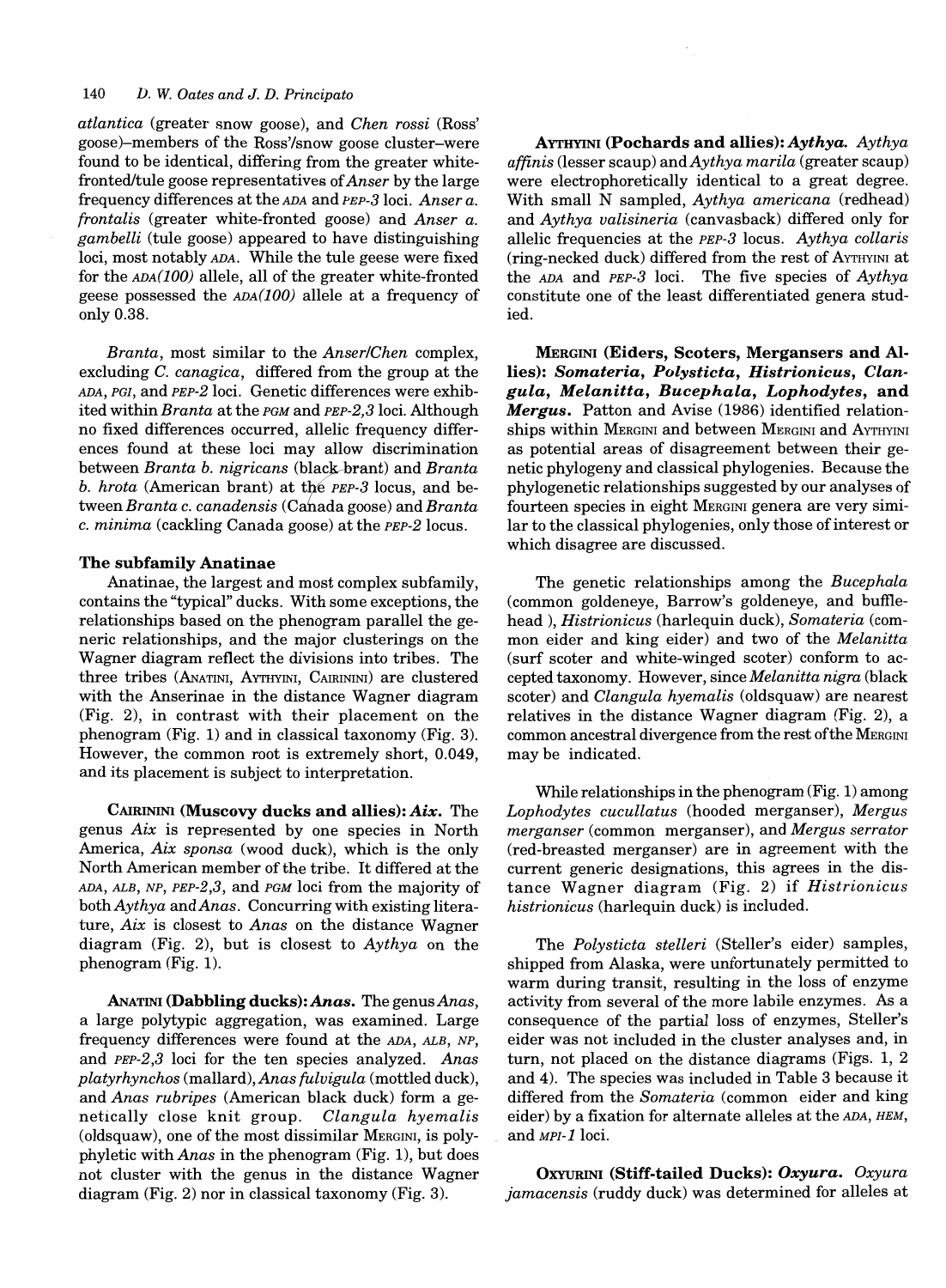

Figure 4. Means and ranges of genetic distances (Nel, 1978) at various taxonomic levels within the family Anatidae. Numbers of paired comparisons of species are given in parentheses.

the *ADA, AAT-l, NP, GPI* and *PGM* loci. It is observed as being the most divergent member of the Anatinae in the phenogram (Fig. 1), agreeing with classical taxonomy (Fig. 3) and the phylogenetic assignments of Johnsgard (1978) and Woolfenden (1961). Sibley and Monroe (1990) classify this tribe as the subfamily Oxyurinae, based on the DNA-DNA hybridization studies of Sibley and Ahlquist (1983, 1987, 1990). *Oxyura*  joins the other members of the subfamily at a D of approximately 0.40 on the phenogram (Fig. 1). *Oxyura*  shares a common root with *Dendrocygna* on the distance Wagner diagram (Fig. 2).

# **COMPARATIVE GENETIC DISTANCES**

A summary of the means and ranges of genetic distances (D) at various taxonomic levels (Fig. 4) reveals considerable heterogeneity in interspecific genetic distances within genera (congeneric). Although genetic variation is approximately the same order of magnitude within bird species as that of other vertebrates, the degree of genetic differentiation among conspecific populations of birds is shifted to small values when compared to other vertebrates such as mammals and amphibians (Barrowclough, 1983)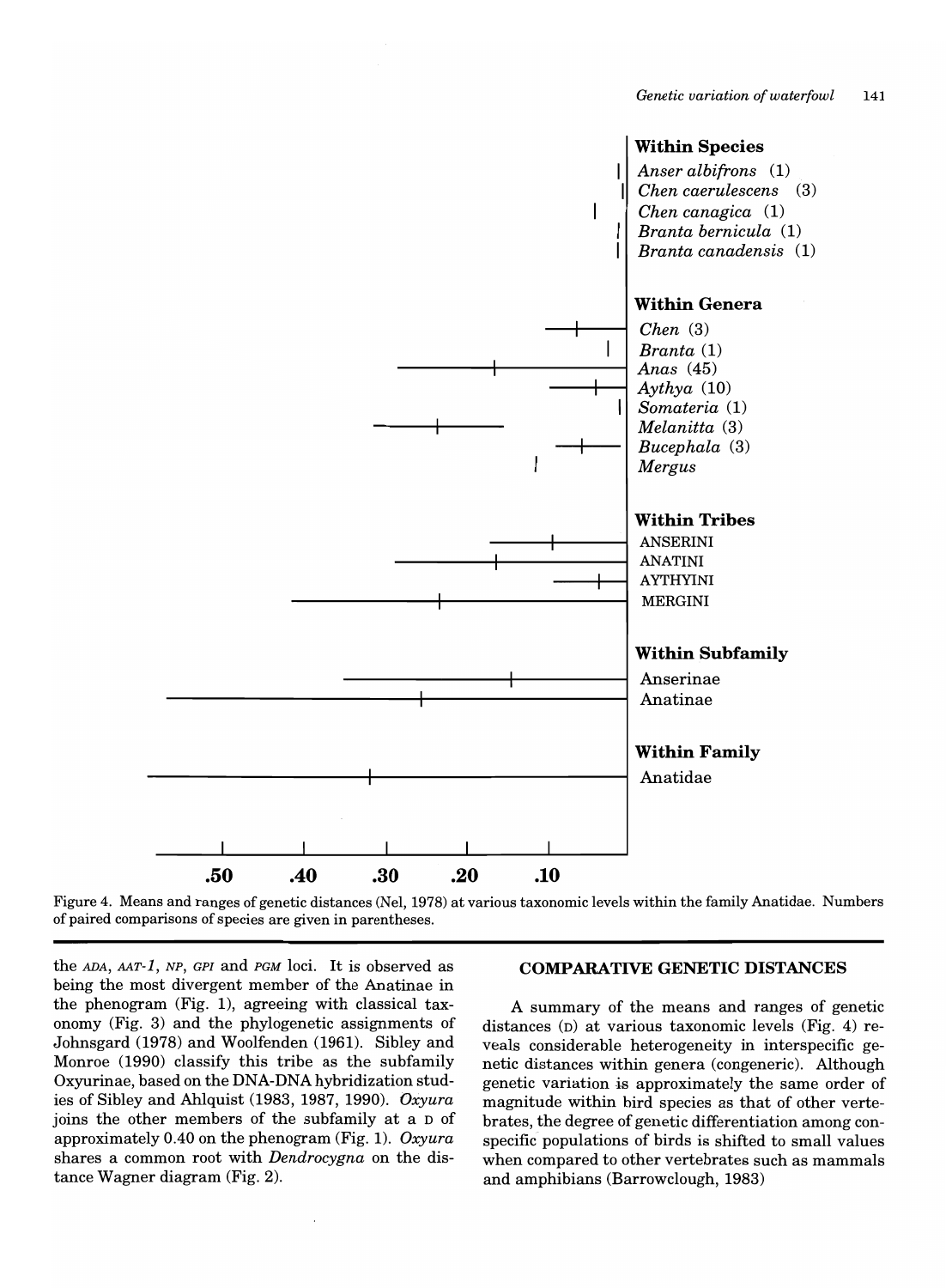### **DISCUSSION**

Still pertinent (Bellrose, 1980) may be the early observations of Delacour and Mayr (1945) that "an over-evaluation of a few primary functional characters has led to ... confusion in the taxonomy of the Anatidae." With recent classifications attempting to reflect actual evolutionary relationships (Johnsgard, 1978; Livezey, 1986; Sibley and Ahlquist, 1982; Sibley and Monroe, 1990), the information gained in this study from the electrophoretic examination of allelic states will provide a sound basis with which to estimate phylogenetic relationships.

Comparative studies using electrophoretic data have shown that avian congeneric species are as close genetically to one another as are conspecific populations of other vertebrates (Avise et aI., 1980a, 1980b, 1980c; Barrowclough and Corbin, 1978). Aquadro and Avise (1982) reported that, while the median D between species within 12 avian genera was 0.04, the same value was 0.40 for 32 non-avian genera. In this study of waterfowl, the average genetic distance between congeneric species, 0.08, supports the studies cited above (see also Patton and Avise, 1986).

Patton and Avise (1986) determined, after their analyses of the Anatidae, that close genetic similarity among members of the family was probably not due to recent divergence but rather to a deceleration in the rate of protein evolution relative to non-avian vertebrates (see also Barrowclough, 1983). Observed differences may become increasingly significant as a consequence of a decelerated rate of protein evolution.

The slowing of divergence by genetic drift, coupled with high effective population sizes, may contribute to the observation of reduced levels of avian genetic differentiation (Zink, 1986). Since geographic differentiation may be the cause of observed genetic distances which do not correlate with phenotypic similarities or differences (Barrowclough and Johnson, 1988), Avise et aI. (1992) recommend that both the newer genetic and classical behavioral perspectives be considered in order to appreciate fully the geographic population structure of an avian species.

Consideration should also be given to the possibility of taxonomic over-splitting or excessive lumping (polyphyletic classification), which can often be identified by comparison of D values (Sibley and Ahlquist, 1982). Reduced values of mean D would be observed from taxonomic over-splitting, and increased values of mean D would stem from excessive lumping.

The multi-locus study of waterfowl by Patton and Avise (1986) examined electrophoretic variation at 19

loci in 26 species, with results supporting the relationships proposed by Delacour and Mayr (1945), Johnsgard (1968), and Morony et aI. (1975). However, ambiguities were identified in the relationships among and between the tribes MERGINI and AYTHYINI, leading to the suggestion of further analysis. In our study, based on electrophoretic variation at 25 loci in 40 species and 5 subspecies of waterfowl, we find that the genetic relationships among North American waterfowl agree, for the most part, with classical phylogenies (Johnsgard 1978) and taxonomic relationships (AOU, 1957, 1983, 1985, 1987, 1989, 1991) previously proposed.

The particular agreement of the phenogram  $(Fig. 1)$ to the classical phylogeny (Fig. 3) may reflect the phenetic nature of previous interpretations. In previous taxonomic studies, Brush (1976), Delacour and Mayr (1945), and Johnsgard (1961) based their conclusions upon observed character state similarities, interpreting their data empirically. Close concordance observed in the diverse approaches is not completely surprising. With waterfowl being subject to several recent classical taxonomic studies, relationships within the Anatidae will become more firmly established as the information base increases.

While the phenogram is observed to agree with classical phylogeny, it exhibits the greatest similarity at the subfamily and tribal levels. The distance Wagner clustering, however, exhibits greater similarity to the classical phylogeny at the species and generic levels. Meeting both criteria is the observed divergence of *Chen canagica* (emperor goose) from other members of the genus *Chen. Chen canagica* has been placed in three different genera: *Philacte* (AOU, 1957), *Anser*  (Delacour and Mayr, 1945; Sibley and Monroe, 1990), and *Chen* (AOU, 1983). The results of our study do not support the placement of *Chen canagica* in either *Anser*  or *Chen.* 

Genetic differences were found among the emperor geese examined. The specimens were collected from Izembeck Lagoon, a region on the northern side of the Alaska peninsula, which serves as a staging area for emperor geese migrating north to nest. Emperor geese nest in only two areas of the world: northwestern Alaska and eastern Siberia. Those staging on the Alaska peninsula may represent a mixture of geese bound for both nesting areas (Eisenhauer and Kirkpatrick, 1978). Since our data indicate that two discrete breeding groups exist which are more divergent than many waterfowl species, the study of additional emperor geese is warranted.

A major discrepancy common to both branching diagrams is the inconsistent placement of *Clangula hyemalis* (oldsquaw) and *Melanitta nigra* (black sco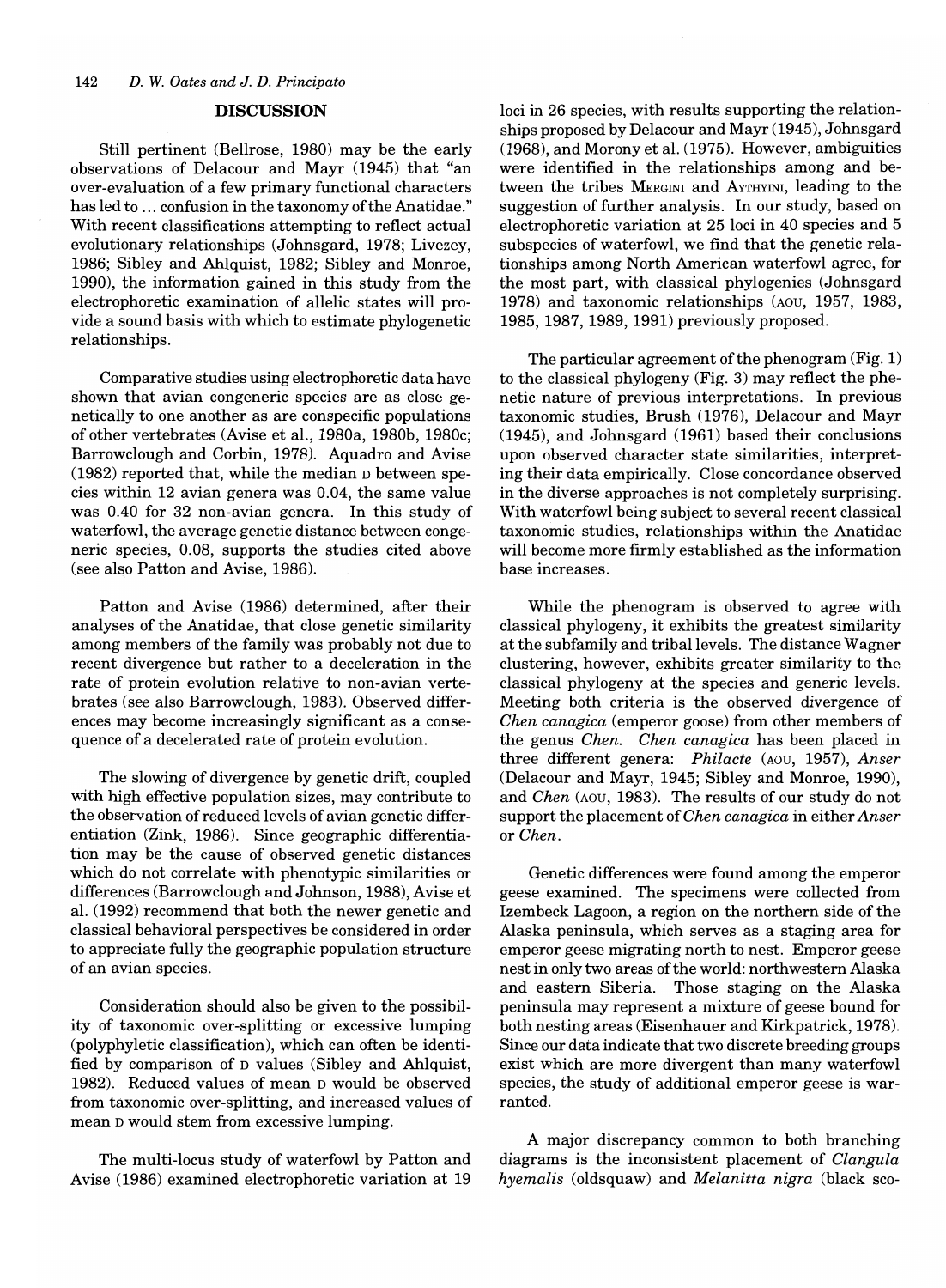ter). In the phenogram (Fig. 1), *Clangula hyemalis*  does not cluster with the MERGINI and *Melanitta nigra*  does not cluster with the other *Melanitta* species. They jointly form a divergent MERGINI branch in the distance Wagner diagram (Fig. 2). Johnsgard (1978) suspected a close affinity of the two species, and based these suspicions on comparisons of structure and behavior.

Considerable controversy exists as to the "best" method of deriving phylogenies from electrophoretic data. Although the phenogram and distance Wagner diagram are not entirely concordant, other branching diagrams may have been developed which might provide an even better fit to the existing data.

# **ACKNOWLEDGMENTS**

This study was funded by the Federal Aid to Wildlife Restoration Act P-R Project W-38-R and the Nebraska Game and Parks Commission. Samples were obtained from the U.S. Fish and Wildlife Service in the states of Alaska, California, Colorado, Nebraska, and Washington. Analyses were performed at the Pacific Fisheries Research Laboratory in Washington with Drs. Jim and Lisa Seeb supervising activities and Paul Abersold assisting in electrophoretic analysis. Margo Ems, Ruth Wusk, Liz Huff, and Jan Bouc typed and prepared the text and tables for this study. Barbara Voeltz conducted the reference search.

# **LITERATURE CITED**

- Allendorf, F. W. and F. M. Utter. 1976. Gene duplication in the family Salmonidae. II. Linkage between two loci coding for aspartate aminotransferase in cutthroat trout *(Salmo clarki). Hereditas* 82: 19-24.
- , N. Mitchell, N. Ryman, and G. Stahl. 1977. Isozyme loci in brown trout *(Salmo trutta* L.): detection and interpretation from population data. *Hereditas* 86: 179-190.
- American Ornithologists' Union. 1957. *Check-list of North American birds, Fifth edition.* Baltimore, Maryland. American Ornithologists' Union.
- *1983. Check-list of North American birds, Sixth edition.* Baltimore, Maryland. American Ornithologists' Union.
- 1985. Thirty-fifth supplement to the check-list of North American birds. *The Auk* 102: 680-686.
- 1987. Thirty-sixth supplement to the check-list of North American birds. *The Auk* 104: 591-596.
- -. 1989. Thirty-seventh supplement to the check-list of North American birds. *The Auk* 106: 532-538.
- --. 1991. Thirty-eighth supplement to the check-list of North American birds. *The Auk* 108: 750-754.
- Ankney, C. D., D. G. Dennis, L. N. Wishard, and J. E. Seeb. 1986. Low genic variation between black ducks and mallards. *The Auk* 103: 701-709.
- Aquadro, C. F., and J. C. Avise. 1982. Evolutionary genetics of birds. VI. A reexamination of protein divergence using varied electrophoretic conditions. *Evolution* 36: 1003-

1019.

- Avise, J. C. 1994. *Molecular markers, natural history, and evolution.* New York, Chapman and Hall: 511pp.
- -, R. T. Alisauskas, W. S. Nelson, and C. D. Ankney. 1992. Matriarchal population genetic structure in an avian species with female natal philopatry. *Evolution*  46: 1084-1096.
- -, J. C. Patton, and C. F. Aquadro. 1980a. Evolutionary genetics of birds. I. Relationships among North Amencan thrushes and allies. *The Auk* 97: 135-147.
- -, and ----- 1980b. Evolutionary genetics of birds. II. Conservative protein evolution in North American sparrows and relatives. *Systematic Zoology* 29: 323- 334.
- -, and -------. 1980c. Evolutionary genetics of birds. Comparative molecular evolution in New World warblers and rodents. *Journal of Heredity* 71: 303-310.
- Baker, A. J. 1990. Population differentiation in colonizing species of birds. *In* B. D. Bell, R. O. Cossee, J. E. C. Flux, B. D. Heather, R. A. Hitchmough, C. J. R. Robertson, M. J. Williams (eds.), *20th International Ornithological Congress,* Volume I. New Zealand, Ornithological Congress Trust Board: 504-512.
- Barrett, V. A., and E. R. Vyse. 1982. Comparative genetics of three trumpeter swan populations. *The Auk* 99: 103- 108.
- Barrowclough, G. F. 1983. Biochemical studies of microevolutionary processes. *In* A. H. Brush, and G. A. Clark, Jr. (eds.), *Perspectives in Ornithology.* New York, Cambridge University Press: 223-261.
- -, and K. W. Corbin. 1978. Genetic variation and differentiation in the Parulidae. *The Auk* 95: 691-702.
- $-$ , and R. M. Zink. 1981. Genetic differentiation in the Procellariiformes. *Comparative Biochemical Physiology* 69B: 629-632.
- -, and N. K. Johnson. 1988. Genetic structure of North American birds. *In* H. Ouellet (ed.), *19th International Ornithological Congress,* Volume II. Ottawa, Canada, University of Ottawa Press: 1630-1638.
- Bellrose, F. C. 1980. *Ducks, geese, and swans of North America,* Third edition. Harrisburg, Pennsylvania, Stackpole Books: 540 pp.
- Boyer, S.H., D.C. Fainer, and M.A. Naughton. 1963. Myoglobin: inherited structural variation in man. *Science 140:*  1228-1231.
- Brown, I. R. F., W. H. Bannister, and C. DeLucca. 1970. A comparison of Maltese and Sicilian sparrow haemoglobins. *Comparative Biochemical Physiology* 34: 557-562.
- Browne, R. A., C. R. Griffin, P. R. Chang, M. Hubley, and A. E. Martin. 1993. Genetic divergence among populations of the Hawaiian duck, Laysan duck and mallard. *The Auk* 110: 49-56.
- Brush, A. H. 1976. Waterfowl feather proteins: analysis of use in taxonomic studies. *Journal of Zoology* 179: 467- 498.
- -. 1979. Comparison of egg-white proteins: effect of electrophoretic conditions. *Biochemical Systematic Ecology* 7: 155-165.
- Clayton, J. W. and D. N. Tretiak. 1972. Amine citrate buffers for pH control in starch gel electrophoresis. *Journal of Fisheries Research Board of Canada* 29: 1169-1172.
- Delacour, J. 1954-1964. *The waterfowl of the world.* Volumes 1-4. New York, Arco Publishing Company, Inc.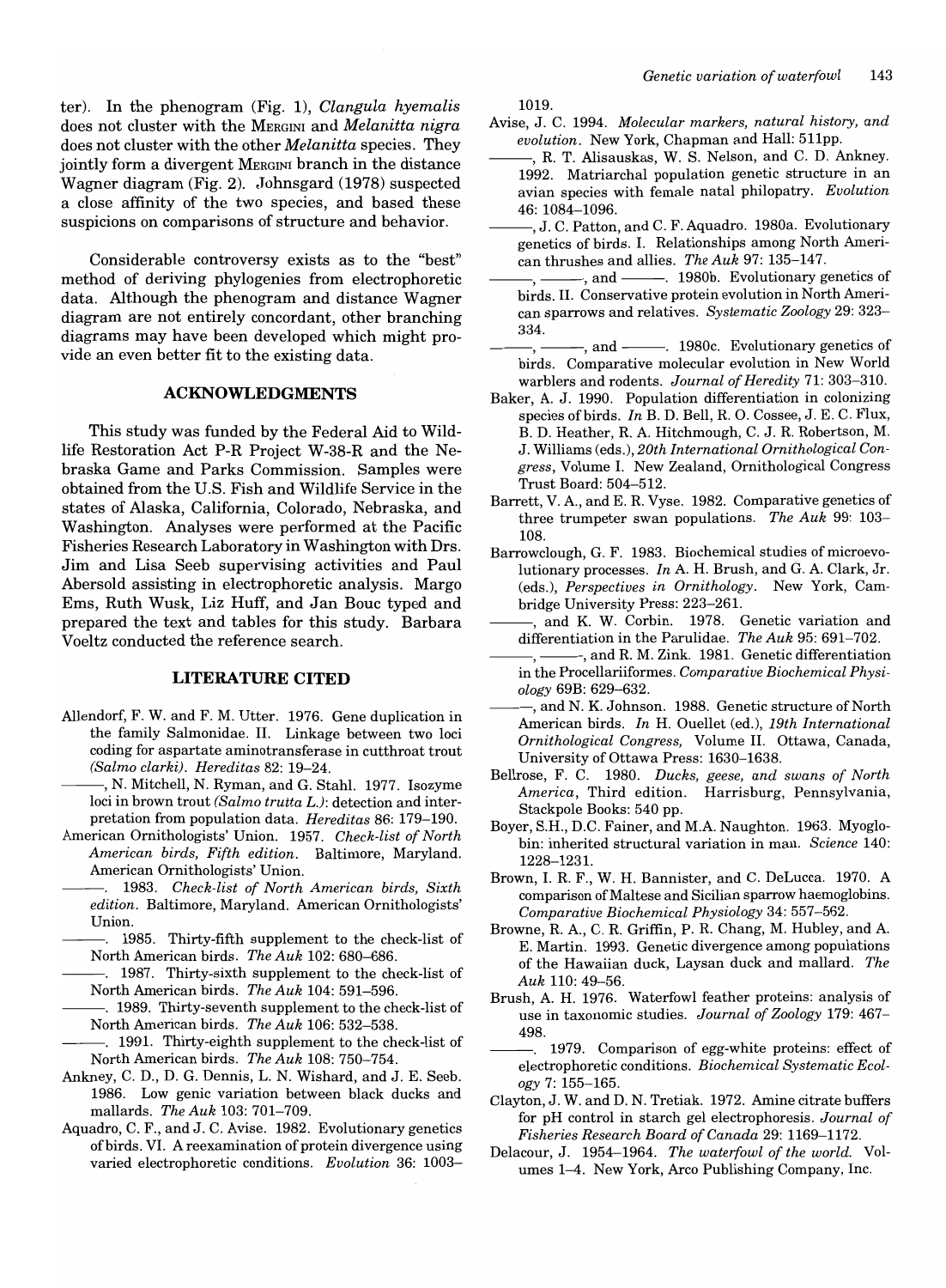--, and E. Mayr. 1945. The family Anatidae. *Wilson Bulletin* 57: 3-55.

- Eisenhauer, D. I., and C. M. Kirkpatrick. 1978. Ecology of the emperor goose in Alaska. *Wildlife Monographs 57:*  62 pp.
- Farris, J. S. 1972. Estimating phylogenetic trees from distance matrices. *American Naturalist* 106: 645-668.
- 1981. Distance data in phylogenetic analysis. *In* V. A. Funk and D. R. Brooks (eds.), *Advances in cladistics*. Proceedings of the Willi Hennig Society. Bronx, New York, New York Botanical Garden: 3-24.
- Felsenstein, J. 1981. Evolutionary trees from gene frequencies and qualitative characters: finding maximum likelihood estimates. *Evolution* 35: 1229-1242.
- Finnerty, V. and G. B. Johnson. 1979. Post-translational modification as a potential explanation of high levels of enzyme polymorphism: xanthine dehydrogenase and aldehyde oxidase in *Drosophila melanogaster. Genetics 91:*  695-722.

-, M. McCarron, and G. B. Johnson. 1979. Gene expression in *Drosophila melanogaster:* post-translational modification of aldehyde oxidase and xanthine dehydrogenase. *Molecular and General Genetics* 172: 37-43.

- Ford, H. A, A W. Ewing, and D. T. Parkin. 1974. Blood proteins in Darwin's finches. *Comparative Biochemical Physiology* 47B: 369-375.
- Forey, P. L., C. J. Humphries, I. J. Kitching, R. W. Scotland, D. J. Siebert, and D. M. Williams. 1992. *Cladistics: a practical course in systematics.* Oxford, Oxford University Press: 191 pp.
- Gutierrez, R. J., R. M. Zink, and S. Y. Yang. 1983. Genic variation, systematic and biogeographic relationships of some galliform birds. *The Auk* 100: 33-47.
- Harris, H., and D. A Hopkinson. 1976. *Enzyme electrophoresis in human genetics.* Amsterdam, North Holland Publishing Company.
- Hartl, D. L., and A. G. Clark. 1989. *Principles of population genetics.* Sunderland, Massachusetts, Sinauer Associates, Inc.: 682 pp.
- Harvey, W. D. 1990. Electrophoretic techniques in forensics and law enforcement. *In* D. H. Whitmore (ed.), *Electrophoretic and isoelectric focusing techniques in fisheries management.* Boca Raton, Florida, CRC Press: 313-312.
- Johnsgard, P. A. 1961. The taxonomy of the Anatidae-a behavioural analysis. *Ibis* 103a: 71-85.

---. 1968. *Waterfowl.* Lincoln, University of Nebraska Press: 138 pp.

1978. *Ducks, geese, and swans of the world.* Lincoln, University of Nebraska Press: 404 pp.

- Johnson, G., V. Finnerty, and D. Hartl. 1981. Post translational modification of xanthine dehydrogenase in a natural population of *Drosophila melanogaster. Genetic Variation* 98: 817-831.
- Johnson, N. K, R. M. Zink, and J. A Marten. 1988. Genetic evidence for relationships in the avian family Vireonidae. *The Condor* 90: 428-445.
- Johnston, R F., (ed.) 1983. *Current ornithology.* New York, Plenum Press: 425 pp.
- Livezey, B. 1986. A phylogenetic analysis of Recent anseriform genera using morphological characters. *The Auk 103:*  737-754.
- May, B., J. Wright, and M. Stoneking. 1979. Joint segregation of biochemical loci in Salmonidae: Results from ex-

periments with *Salvelinus* and review of the literature on other species. *Journal of Fisheries Research Board of Canada* 36: 1114-1128.

- Mayr, E. 1991. *Principles of systematic zoology.* New York, McGraw-Hill, Inc.: 475 pp.
- Mickevich, M. R, and C. Mitter. 1981. Treating polymorphic characteristics in systematics: A phylogenetic treatment of electrophoretic data. *In* V. A Funk and D. R. Brooks (eds.), *Advances in cladistics.* Proceedings of the Willi Hennig Society. Bronx, New York, New York Botanical Garden: 45-60.
- Mindell, D. P., and J. W. Sites, Jr. 1987. Tissue expression patterns of avian isozymes: a preliminary study of phylogenetic applications. *Systematic Zoology* 36: 137-152.
- Morgan, R. P., L. A. Noe, and C. J. Henny. 1976. Biochemical identification of the mallard, *Anas platyrhynchos,* and black duck, A. *rubripes. Comparative Biochemical Physiology* 53B: 499-503.
- Morony, J. J., W. J. Bock, and J. Farrand, Jr. 1975. *Reference list of birds of the world.* New York, American Museum of Natural History.
- Nei, M. 1972. Genetic distance between populations. *American Naturalist* 106: 283-292.
- 1978. Estimation of average heterozygosity and genetic distance from a small number of individuals. *Genetics* 89: 583-590.
- Oates, D. W., J. E. Seeb, L. N. Wishard, and P. Abersold. *1983. Biochemical identification of North American waterfowl.* Nebraska Technical Series, Number 13. Lincoln, Nebraska Game and Parks Commission.
- Patton, J. C. and J. C. Avise. 1986. Evolutionary genetics of birds. IV. Rates of protein divergence in waterfowl (Anatidae). *Genetica* 68: 129-143.
- Ridgway, G. J., S. W. Sherburne, and R. D. Lewis. 1970. Polymorphism in the esterases of Atlantic herring. *Transactions of the American Fisheries Society* 99: 147-151.
- Seeb, J. E., G. H. Kruse, L. W. Seeb, and R. G. Weck. 1990. Genetic structure of red king crab populations in Alaska facilitates enforcement of fishing regulations. *Alaska Sea Grant College Program Report* 90-04: 91-502.
- , L. W. Seeb, and F. M. Utter. 1986. Use of genetic marks to access stock dynamics and management programs for chum salmon. *Transactions of the American Fisheries Society* 115: 448-454.
- Selander, R. K., M. H. Smith, S. Y. Yang, W. E. Johnson, and J. B. Gentry. 1971. Biochemical polymorphism and systematics in the genus *Peromyscus.* II. Genic heterozygosity and genetic similarity among populations of the old-field mouse *(Peromyscus polionotus). Studies in Genetics VI,* University of Texas Publications 7103: 49-90.
- Shaklee, J.B., F.W. Allendorf, D.C. Morizot and G.S. Whitt. 1990. Gene nomenclature for protein-coding loci in fish. *Transactions of the American Fisheries Society 119(1):*   $2 - 15$ .
- Shaughnessy, P. D. 1970. Serum proteins of two sibling species of giant petrel *(Macronectes* spp.). *Comparative Biochemical Physiology* 33: 721-723.
- Shaw, C. R., and R. Prasad. 1970. Starch gel electrophoresis of enzymes: a compilation of recipes. *Biochemical Genetics* 4: 297-320.
- Sherman, P. W. 1981. Electrophoresis and avian genealogical analyses. *The Auk* 98: 419-422.
- Sibley, C. G. 1960. The electrophoretic patterns of avian egg-